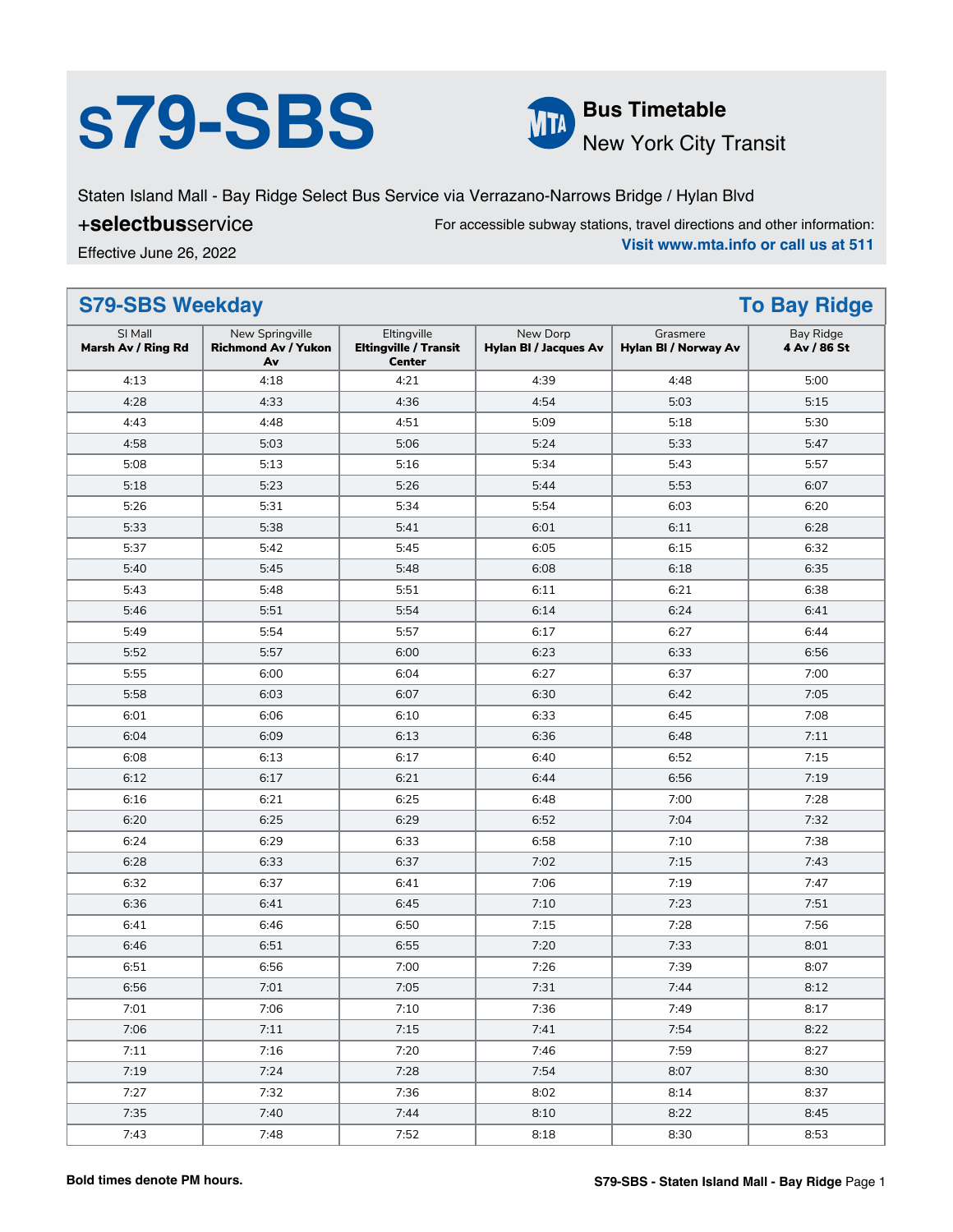| SI Mall<br>Marsh Av / Ring Rd | New Springville<br><b>Richmond Av / Yukon</b><br>Av | Eltingville<br><b>Eltingville / Transit</b><br><b>Center</b> | New Dorp<br><b>Hylan BI / Jacques Av</b> | Grasmere<br>Hylan BI / Norway Av | <b>Bay Ridge</b><br>4 Av / 86 St |
|-------------------------------|-----------------------------------------------------|--------------------------------------------------------------|------------------------------------------|----------------------------------|----------------------------------|
| 7:51                          | 7:56                                                | 8:00                                                         | 8:24                                     | 8:36                             | 8:59                             |
| 7:57                          | 8:02                                                | 8:06                                                         | 8:30                                     | 8:42                             | 9:05                             |
| 8:03                          | 8:08                                                | 8:12                                                         | 8:36                                     | 8:48                             | 9:11                             |
| 8:09                          | 8:14                                                | 8:18                                                         | 8:42                                     | 8:54                             | 9:17                             |
| 8:17                          | 8:22                                                | 8:26                                                         | 8:50                                     | 9:02                             | 9:19                             |
| 8:25                          | 8:30                                                | 8:34                                                         | 8:58                                     | 9:10                             | 9:27                             |
| 8:33                          | 8:38                                                | 8:42                                                         | 9:06                                     | 9:19                             | 9:36                             |
| 8:41                          | 8:46                                                | 8:50                                                         | 9:14                                     | 9:27                             | 9:44                             |
| 8:49                          | 8:54                                                | 8:58                                                         | 9:22                                     | 9:35                             | 9:52                             |
| 8:57                          | 9:02                                                | 9:06                                                         | 9:29                                     | 9:42                             | 9:59                             |
| 9:07                          | 9:12                                                | 9:16                                                         | 9:39                                     | 9:52                             | 10:09                            |
| 9:17                          | 9:22                                                | 9:26                                                         | 9:49                                     | 10:02                            | 10:19                            |
| 9:25                          | 9:30                                                | 9:34                                                         | 9:57                                     | 10:10                            | 10:27                            |
| 9:33                          | 9:38                                                | 9:42                                                         | 10:05                                    | 10:18                            | 10:35                            |
| 9:41                          | 9:46                                                | 9:50                                                         | 10:13                                    | 10:26                            | 10:43                            |
| 9:49                          | 9:54                                                | 9:58                                                         | 10:21                                    | 10:34                            | 10:51                            |
| 9:57                          | 10:02                                               | 10:06                                                        | 10:29                                    | 10:42                            | 10:59                            |
| 10:07                         | 10:12                                               | 10:16                                                        | 10:39                                    | 10:52                            | 11:09                            |
| 10:19                         | 10:24                                               | 10:28                                                        | 10:51                                    | 11:04                            | 11:21                            |
| 10:31                         | 10:36                                               | 10:40                                                        | 11:03                                    | 11:16                            | 11:33                            |
| 10:43                         | 10:48                                               | 10:52                                                        | 11:15                                    | 11:28                            | 11:45                            |
| 10:55                         | 11:00                                               | 11:04                                                        | 11:27                                    | 11:40                            | 11:54                            |
| 11:07                         | 11:12                                               | 11:16                                                        | 11:39                                    | 11:51                            | 12:05                            |
| 11:17                         | 11:22                                               | 11:26                                                        | 11:49                                    | 12:01                            | 12:15                            |
| 11:27                         | 11:32                                               | 11:36                                                        | 11:59                                    | 12:11                            | 12:25                            |
| 11:37                         | 11:43                                               | 11:47                                                        | 12:10                                    | 12:22                            | 12:36                            |
| 11:47                         | 11:53                                               | 11:57                                                        | 12:20                                    | 12:32                            | 12:46                            |
| 11:57                         | 12:03                                               | 12:07                                                        | 12:30                                    | 12:42                            | 12:56                            |
| 12:07                         | 12:13                                               | 12:17                                                        | 12:40                                    | 12:52                            | 1:06                             |
| 12:19                         | 12:25                                               | 12:29                                                        | 12:52                                    | 1:04                             | 1:18                             |
| 12:31                         | 12:37                                               | 12:41                                                        | 1:04                                     | 1:16                             | 1:30                             |
| 12:43                         | 12:49                                               | 12:53                                                        | 1:16                                     | 1:28                             | 1:42                             |
| 12:55                         | 1:01                                                | 1:05                                                         | 1:28                                     | 1:40                             | 1:56                             |
| 1:07                          | 1:13                                                | 1:17                                                         | 1:40                                     | 1:53                             | 2:09                             |
| 1:17                          | 1:23                                                | 1:27                                                         | 1:50                                     | 2:03                             | 2:19                             |
| 1:27                          | 1:33                                                | 1:37                                                         | 2:02                                     | 2:15                             | 2:31                             |
| 1:37                          | 1:43                                                | 1:47                                                         | 2:12                                     | 2:25                             | 2:41                             |
| 1:47                          | 1:53                                                | 1:57                                                         | 2:22                                     | 2:35                             | 2:51                             |
| 1:57                          | 2:03                                                | 2:07                                                         | 2:32                                     | 2:46                             | 3:02                             |
| 2:07                          | 2:13                                                | 2:17                                                         | 2:42                                     | 2:56                             | 3:12                             |
| 2:15                          | 2:21                                                | 2:25                                                         | 2:50                                     | 3:04                             | 3:20                             |
| 2:23                          | 2:29                                                | 2:33                                                         | 2:59                                     | 3:13                             | 3:29                             |
| 2:31                          | 2:37                                                | 2:41                                                         | 3:07                                     | 3:21                             | 3:37                             |
| 2:39                          | 2:45                                                | 2:49                                                         | 3:15                                     | 3:29                             | 3:45                             |
| 2:47                          | 2:53                                                | 2:57                                                         | 3:23                                     | 3:37                             | 3:52                             |
| 2:55                          | 3:01                                                | 3:05                                                         | 3:31                                     | 3:44                             | 3:59                             |
| 3:03                          | 3:09                                                | 3:13                                                         | 3:39                                     | 3:52                             | 4:07                             |
| 3:11                          | 3:17                                                | 3:21                                                         | 3:47                                     | 4:00                             | 4:14                             |
| 3:19                          | 3:25                                                | 3:29                                                         | 3:55                                     | 4:08                             | 4:22                             |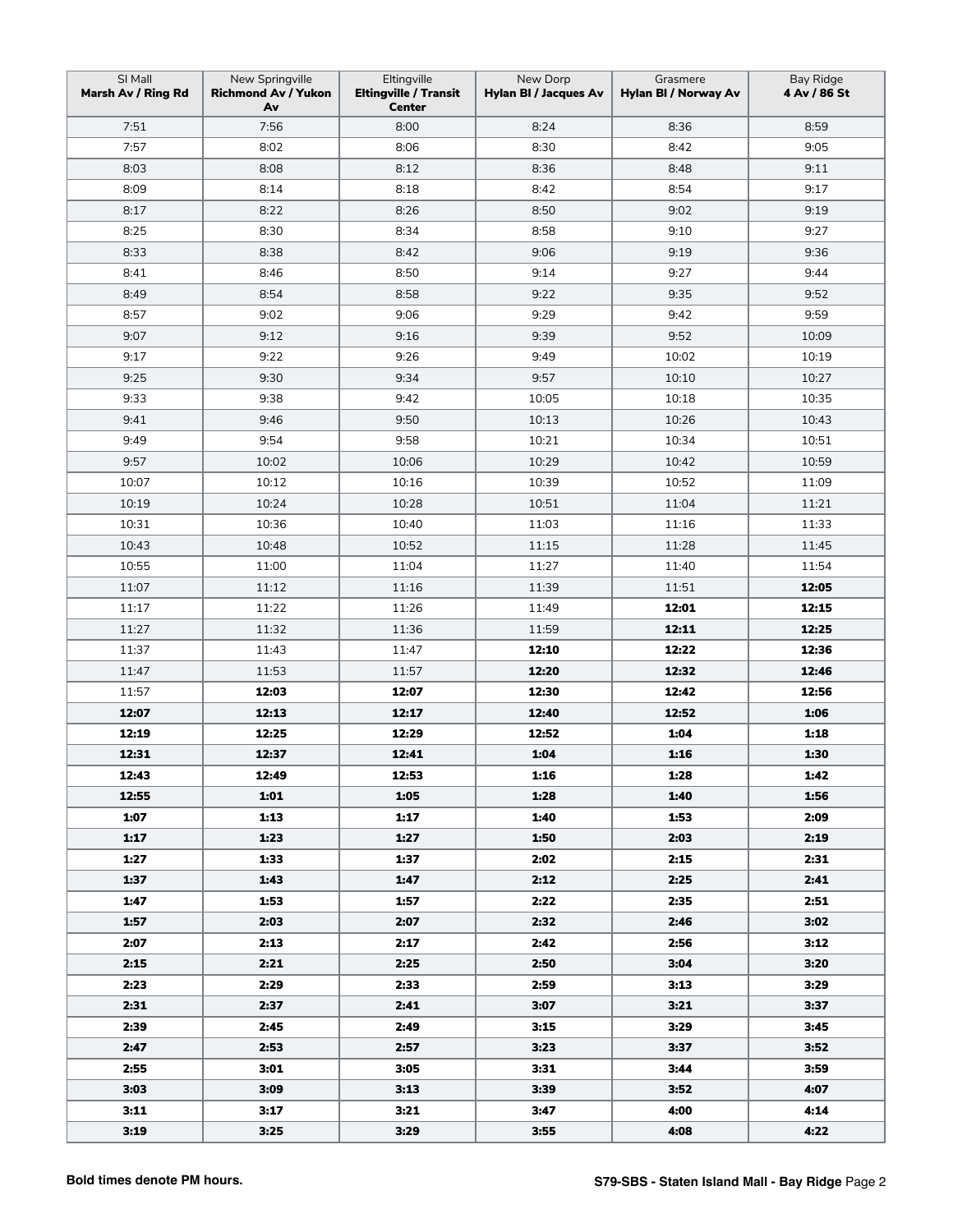| SI Mall<br>Marsh Av / Ring Rd | New Springville<br><b>Richmond Av / Yukon</b><br>Av | Eltingville<br><b>Eltingville / Transit</b><br>Center | New Dorp<br><b>Hylan BI / Jacques Av</b> | Grasmere<br>Hylan BI / Norway Av | Bay Ridge<br>4 Av / 86 St |
|-------------------------------|-----------------------------------------------------|-------------------------------------------------------|------------------------------------------|----------------------------------|---------------------------|
| 3:27                          | 3:33                                                | 3:37                                                  | 4:01                                     | 4:14                             | 4:28                      |
| 3:35                          | 3:41                                                | 3:45                                                  | 4:09                                     | 4:22                             | 4:36                      |
| 3:41                          | 3:47                                                | 3:51                                                  | 4:15                                     | 4:28                             | 4:42                      |
| 3:47                          | 3:53                                                | 3:57                                                  | 4:21                                     | 4:34                             | 4:48                      |
| 3:53                          | 3:59                                                | 4:03                                                  | 4:25                                     | 4:38                             | 4:52                      |
| 3:59                          | 4:05                                                | 4:09                                                  | 4:31                                     | 4:44                             | 4:58                      |
| 4:05                          | 4:11                                                | 4:15                                                  | 4:37                                     | 4:50                             | 5:04                      |
| 4:11                          | 4:17                                                | 4:21                                                  | 4:43                                     | 4:56                             | 5:10                      |
| 4:17                          | 4:23                                                | 4:27                                                  | 4:49                                     | 5:02                             | 5:16                      |
| 4:23                          | 4:29                                                | 4:33                                                  | 4:55                                     | 5:08                             | 5:22                      |
| 4:29                          | 4:35                                                | 4:39                                                  | 5:01                                     | 5:14                             | 5:28                      |
| 4:35                          | 4:41                                                | 4:45                                                  | 5:07                                     | 5:20                             | 5:34                      |
| 4:41                          | 4:47                                                | 4:51                                                  | 5:13                                     | 5:26                             | 5:40                      |
| 4:47                          | 4:53                                                | 4:57                                                  | 5:19                                     | 5:32                             | 5:46                      |
| 4:53                          | 4:59                                                | 5:03                                                  | 5:25                                     | 5:38                             | 5:52                      |
| 4:59                          | 5:05                                                | 5:09                                                  | 5:31                                     | 5:44                             | 5:58                      |
| 5:05                          | 5:11                                                | 5:15                                                  | 5:37                                     | 5:50                             | 6:04                      |
| 5:12                          | 5:18                                                | 5:22                                                  | 5:44                                     | 5:57                             | 6:11                      |
| 5:20                          | 5:26                                                | 5:30                                                  | 5:52                                     | 6:05                             | 6:19                      |
| 5:30                          | 5:36                                                | 5:40                                                  | 6:02                                     | 6:15                             | 6:29                      |
| 5:40                          | 5:46                                                | 5:50                                                  | 6:12                                     | 6:25                             | 6:39                      |
| 5:50                          | 5:56                                                | 6:00                                                  | 6:22                                     | 6:35                             | 6:48                      |
| 6:00                          | 6:06                                                | 6:10                                                  | 6:32                                     | 6:44                             | 6:57                      |
| 6:10                          | 6:16                                                | 6:20                                                  | 6:42                                     | 6:54                             | 7:07                      |
| 6:20                          | 6:26                                                | 6:30                                                  | 6:51                                     | 7:03                             | 7:16                      |
| 6:30                          | 6:35                                                | 6:39                                                  | 7:00                                     | 7:12                             | 7:25                      |
| 6:40                          | 6:45                                                | 6:49                                                  | 7:10                                     | 7:22                             | 7:35                      |
| 6:50                          | 6:55                                                | 6:59                                                  | 7:20                                     | 7:32                             | 7:45                      |
| 7:00                          | 7:05                                                | 7:09                                                  | 7:30                                     | 7:42                             | 7:55                      |
| 7:10                          | 7:15                                                | 7:19                                                  | 7:40                                     | 7:52                             | 8:05                      |
| 7:22                          | 7:27                                                | 7:31                                                  | 7:52                                     | 8:04                             | 8:17                      |
| 7:34                          | 7:39                                                | 7:43                                                  | 8:04                                     | 8:16                             | 8:29                      |
| 7:46                          | 7:51                                                | 7:55                                                  | 8:16                                     | 8:28                             | 8:41                      |
| 8:00                          | 8:05                                                | 8:09                                                  | 8:30                                     | 8:42                             | 8:55                      |
| 8:15                          | 8:20                                                | 8:24                                                  | 8:45                                     | 8:57                             | 9:10                      |
| 8:35                          | 8:40                                                | 8:44                                                  | 9:05                                     | 9:17                             | 9:30                      |
| 8:55                          | 9:00                                                | 9:04                                                  | 9:25                                     | 9:37                             | 9:50                      |
| 9:15                          | 9:20                                                | 9:24                                                  | 9:45                                     | 9:56                             | 10:09                     |
| 9:35                          | 9:40                                                | 9:44                                                  | 10:03                                    | 10:14                            | 10:27                     |
| 9:55                          | 10:00                                               | 10:04                                                 | 10:23                                    | 10:34                            | 10:47                     |
| 10:20                         | 10:25                                               | 10:29                                                 | 10:48                                    | 10:59                            | 11:12                     |
| 10:50                         | 10:54                                               | 10:58                                                 | 11:16                                    | 11:27                            | 11:40                     |
| 11:20                         | 11:24                                               | 11:28                                                 | 11:46                                    | 11:57                            | 12:10                     |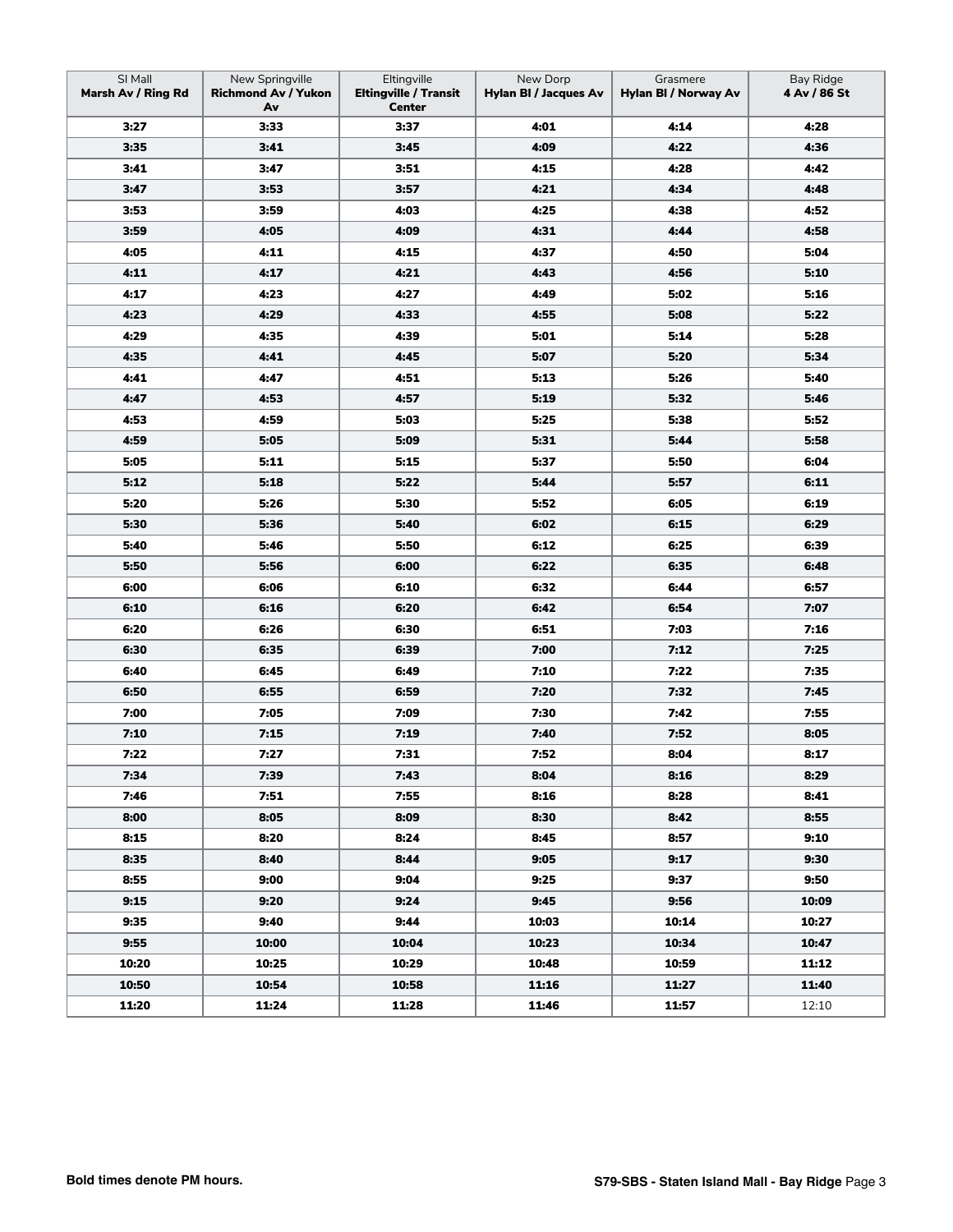|                           | <b>To Staten Island Mall</b><br><b>S79-SBS Weekday</b> |                                              |                                                 |                                                     |                               |
|---------------------------|--------------------------------------------------------|----------------------------------------------|-------------------------------------------------|-----------------------------------------------------|-------------------------------|
| Bay Ridge<br>4 Av / 86 St | Grasmere<br>Hylan BI / Clove Rd                        | New Dorp<br><b>Hylan BI / New Dorp</b><br>La | Eltingville<br><b>Richmond Av / Hylan</b><br>BI | New Springville<br><b>Richmond Av / Yukon</b><br>Av | SI Mall<br>Marsh Av / Ring Rd |
| 5:20                      | 5:32                                                   | 5:42                                         | 5:53                                            | 6:04                                                | 6:08                          |
| 5:35                      | 5:47                                                   | 5:57                                         | 6:08                                            | 6:19                                                | 6:23                          |
| 5:50                      | 6:02                                                   | 6:12                                         | 6:23                                            | 6:34                                                | 6:38                          |
| 6:00                      | 6:12                                                   | 6:22                                         | 6:33                                            | 6:44                                                | 6:48                          |
| 6:10                      | 6:22                                                   | 6:32                                         | 6:44                                            | 6:55                                                | 6:59                          |
| 6:20                      | 6:32                                                   | 6:44                                         | 6:56                                            | 7:07                                                | 7:11                          |
| 6:30                      | 6:43                                                   | 6:55                                         | 7:07                                            | 7:19                                                | 7:23                          |
| 6:40                      | 6:53                                                   | 7:05                                         | 7:18                                            | 7:30                                                | 7:34                          |
| 6:48                      | 7:01                                                   | 7:14                                         | 7:27                                            | 7:39                                                | 7:43                          |
| 6:54                      | 7:07                                                   | 7:20                                         | 7:33                                            | 7:45                                                | 7:49                          |
| 7:00                      | 7:14                                                   | 7:27                                         | 7:40                                            | 7:52                                                | 7:56                          |
| 7:03                      | 7:17                                                   | 7:30                                         | 7:43                                            | 7:55                                                | 7:59                          |
| 7:06                      | 7:20                                                   | 7:33                                         | 7:46                                            | 7:58                                                | 8:02                          |
| 7:08                      | 7:22                                                   | 7:35                                         | 7:48                                            | 8:00                                                | 8:04                          |
| 7:10                      | 7:24                                                   | 7:37                                         | 7:50                                            | 8:02                                                | 8:06                          |
| 7:12                      | 7:26                                                   | 7:39                                         | 7:52                                            | 8:04                                                | 8:08                          |
| 7:15                      | 7:29                                                   | 7:42                                         | 7:55                                            | 8:07                                                | 8:11                          |
| 7:20                      | 7:34                                                   | 7:47                                         | 8:00                                            | 8:12                                                | 8:16                          |
| 7:25                      | 7:39                                                   | 7:52                                         | 8:05                                            | 8:17                                                | 8:21                          |
| 7:31                      | 7:45                                                   | 7:58                                         | 8:11                                            | 8:23                                                | 8:27                          |
| 7:36                      | 7:50                                                   | 8:03                                         | 8:15                                            | 8:27                                                | 8:31                          |
| 7:41                      | 7:55                                                   | 8:08                                         | 8:20                                            | 8:32                                                | 8:36                          |
| 7:46                      | 8:00                                                   | 8:12                                         | 8:24                                            | 8:36                                                | 8:40                          |
| 7:51                      | 8:05                                                   | 8:17                                         | 8:29                                            | 8:41                                                | 8:45                          |
| 7:56                      | 8:10                                                   | 8:22                                         | 8:34                                            | 8:46                                                | 8:50                          |
| 8:01                      | 8:14                                                   | 8:26                                         | 8:38                                            | 8:50                                                | 8:54                          |
| 8:06                      | 8:19                                                   | 8:31                                         | 8:43                                            | 8:55                                                | 8:59                          |
| 8:11                      | 8:24                                                   | 8:36                                         | 8:48                                            | 9:00                                                | 9:04                          |
| 8:16                      | 8:29                                                   | 8:41                                         | 8:53                                            | 9:05                                                | 9:09                          |
| 8:21                      | 8:34                                                   | 8:46                                         | 8:58                                            | 9:10                                                | 9:14                          |
| 8:26                      | 8:39                                                   | 8:51                                         | 9:03                                            | 9:15                                                | 9:19                          |
| 8:32                      | 8:45                                                   | 8:57                                         | 9:09                                            | 9:21                                                | 9:25                          |
| 8:38                      | 8:51                                                   | 9:03                                         | 9:15                                            | 9:27                                                | 9:31                          |
| 8:44                      | 8:57                                                   | 9:09                                         | 9:21                                            | 9:33                                                | 9:37                          |
| 8:50                      | 9:03                                                   | 9:15                                         | 9:27                                            | 9:39                                                | 9:43                          |
| 8:56                      | 9:09                                                   | 9:21                                         | 9:33                                            | 9:45                                                | 9:49                          |
| 9:02                      | 9:15                                                   | 9:27                                         | 9:39                                            | 9:51                                                | 9:55                          |
| 9:08                      | 9:21                                                   | 9:33                                         | 9:45                                            | 9:57                                                | 10:01                         |
| 9:14                      | 9:27                                                   | 9:39                                         | 9:51                                            | 10:03                                               | 10:07                         |
| 9:20                      | 9:33                                                   | 9:45                                         | 9:57                                            | 10:09                                               | 10:13                         |
| 9:26                      | 9:39                                                   | 9:51                                         | 10:03                                           | 10:15                                               | 10:19                         |
| 9:32                      | 9:45                                                   | 9:57                                         | 10:09                                           | 10:21                                               | 10:25                         |
| 9:38                      | 9:51                                                   | 10:03                                        | 10:15                                           | 10:27                                               | 10:31                         |
| 9:44                      | 9:57                                                   | 10:09                                        | 10:21                                           | 10:33                                               | 10:37                         |
| 9:52                      | 10:05                                                  | 10:17                                        | 10:29                                           | 10:41                                               | 10:45                         |
| 10:02                     | 10:15                                                  | 10:27                                        | 10:39                                           | 10:51                                               | 10:55                         |
| 10:12                     | 10:25                                                  | 10:37                                        | 10:49                                           | 11:01                                               | 11:05                         |
| 10:22                     | 10:35                                                  | 10:47                                        | 10:59                                           | 11:11                                               | 11:15                         |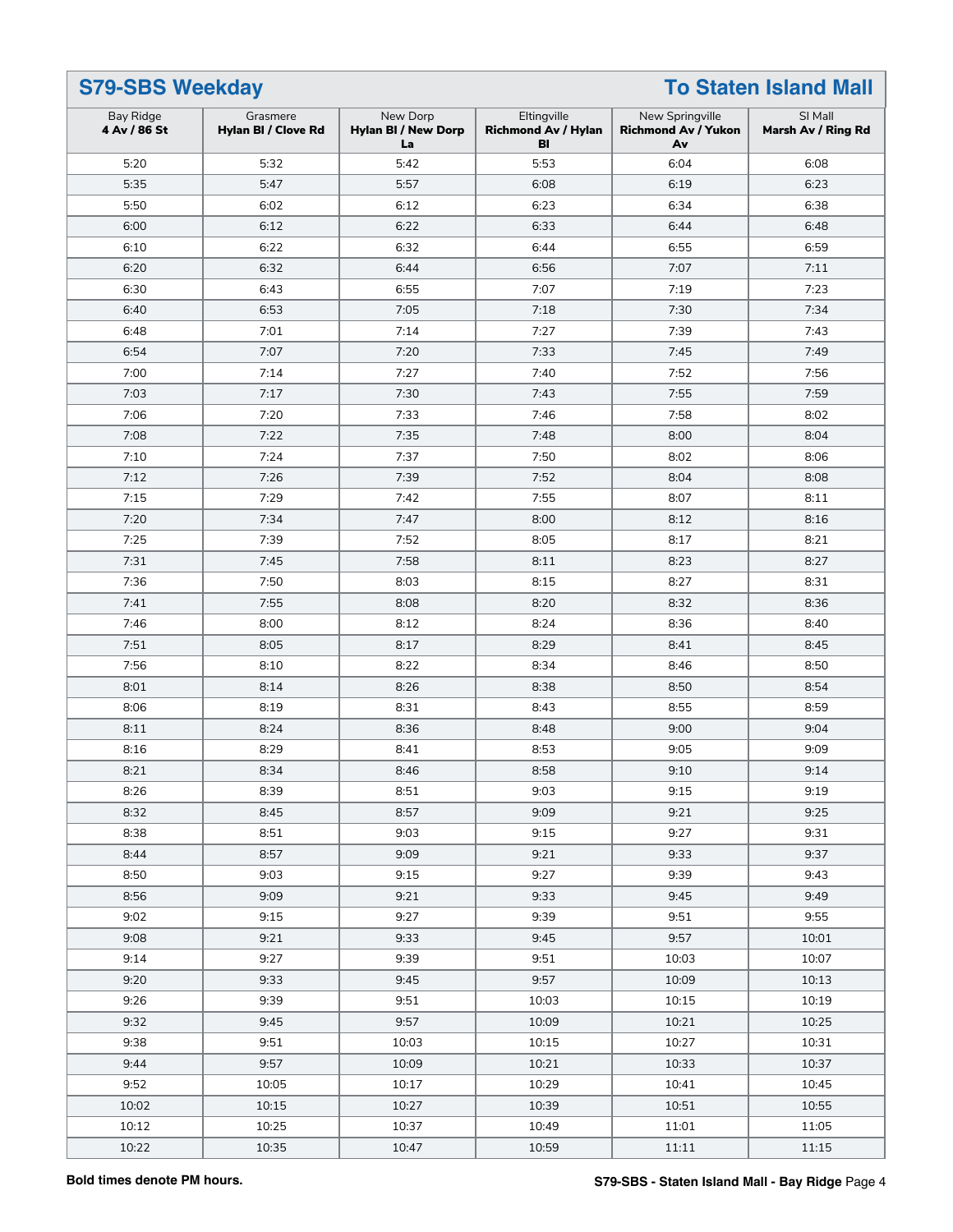| Bay Ridge<br>4 Av / 86 St | Grasmere<br>Hylan BI / Clove Rd | New Dorp<br><b>Hylan BI / New Dorp</b><br>La | Eltingville<br><b>Richmond Av / Hylan</b><br>BI | New Springville<br><b>Richmond Av / Yukon</b><br>Av | SI Mall<br>Marsh Av / Ring Rd |
|---------------------------|---------------------------------|----------------------------------------------|-------------------------------------------------|-----------------------------------------------------|-------------------------------|
| 10:32                     | 10:45                           | 10:57                                        | 11:09                                           | 11:21                                               | 11:25                         |
| 10:42                     | 10:55                           | 11:07                                        | 11:19                                           | 11:31                                               | 11:35                         |
| 10:52                     | 11:05                           | 11:17                                        | 11:29                                           | 11:41                                               | 11:45                         |
| 11:02                     | 11:15                           | 11:27                                        | 11:39                                           | 11:51                                               | 11:55                         |
| 11:12                     | 11:25                           | 11:37                                        | 11:49                                           | 12:01                                               | 12:06                         |
| 11:22                     | 11:35                           | 11:47                                        | 11:59                                           | 12:11                                               | 12:16                         |
| 11:32                     | 11:45                           | 11:57                                        | 12:09                                           | 12:22                                               | 12:27                         |
| 11:42                     | 11:55                           | 12:07                                        | 12:19                                           | 12:32                                               | 12:37                         |
| 11:52                     | 12:05                           | 12:17                                        | 12:29                                           | 12:42                                               | 12:47                         |
| 12:02                     | 12:15                           | 12:27                                        | 12:39                                           | 12:52                                               | 12:57                         |
| 12:12                     | 12:25                           | 12:37                                        | 12:49                                           | 1:02                                                | 1:07                          |
| 12:22                     | 12:35                           | 12:47                                        | 12:59                                           | 1:12                                                | 1:17                          |
| 12:32                     | 12:45                           | 12:57                                        | 1:09                                            | 1:22                                                | 1:27                          |
| 12:42                     | 12:55                           | 1:07                                         | 1:20                                            | 1:33                                                | 1:38                          |
| 12:52                     | 1:05                            | 1:17                                         | 1:30                                            | 1:43                                                | 1:48                          |
| 1:02                      | 1:16                            | 1:28                                         | 1:41                                            | 1:54                                                | 1:59                          |
| 1:12                      | 1:26                            | 1:38                                         | 1:51                                            | 2:04                                                | 2:09                          |
| 1:24                      | 1:38                            | 1:50                                         | 2:03                                            | 2:16                                                | 2:21                          |
| 1:36                      | 1:50                            | 2:02                                         | 2:15                                            | 2:28                                                | 2:33                          |
| 1:48                      | 2:02                            | 2:15                                         | 2:28                                            | 2:41                                                | 2:46                          |
| 2:00                      | 2:15                            | 2:28                                         | 2:41                                            | 2:55                                                | 3:00                          |
| 2:12                      | 2:27                            | 2:40                                         | 2:54                                            | 3:08                                                | 3:13                          |
| 2:24                      | 2:39                            | 2:52                                         | 3:06                                            | 3:20                                                | 3:25                          |
| 2:36                      | 2:52                            | 3:05                                         | 3:19                                            | 3:33                                                | 3:38                          |
| 2:48                      | 3:04                            | 3:17                                         | 3:31                                            | 3:44                                                | 3:49                          |
| 3:00                      | 3:16                            | 3:29                                         | 3:43                                            | 3:56                                                | 4:01                          |
| 3:10                      | 3:26                            | 3:39                                         | 3:51                                            | 4:04                                                | 4:09                          |
| 3:20                      | 3:36                            | 3:50                                         | 4:02                                            | 4:15                                                | 4:20                          |
| 3:28                      | 3:44                            | 3:58                                         | 4:10                                            | 4:23                                                | 4:28                          |
| 3:36                      | 3:51                            | 4:05                                         | 4:17                                            | 4:30                                                | 4:35                          |
| 3:44                      | 3:59                            | 4:13                                         | 4:25                                            | 4:38                                                | 4:43                          |
| 3:52                      | 4:07                            | 4:21                                         | 4:33                                            | 4:46                                                | 4:51                          |
| 4:00                      | 4:15                            | 4:29                                         | 4:41                                            | 4:54                                                | 4:59                          |
| 4:08                      | 4:23                            | 4:37                                         | 4:49                                            | 5:02                                                | 5:07                          |
| 4:16                      | 4:31                            | 4:45                                         | 4:57                                            | 5:10                                                | 5:15                          |
| 4:23                      | 4:38                            | 4:52                                         | 5:04                                            | 5:17                                                | 5:22                          |
| 4:30                      | 4:45                            | 4:59                                         | 5:11                                            | 5:24                                                | 5:29                          |
| 4:36                      | 4:51                            | 5:05                                         | 5:17                                            | 5:30                                                | 5:35                          |
| 4:42                      | 4:57                            | 5:11                                         | 5:23                                            | 5:36                                                | 5:41                          |
| 4:48                      | 5:03                            | 5:17                                         | 5:29                                            | 5:42                                                | 5:47                          |
| 4:54                      | 5:09                            | 5:23                                         | 5:35                                            | 5:48                                                | 5:53                          |
| 5:00                      | 5:15                            | 5:29                                         | 5:41                                            | 5:54                                                | 5:59                          |
| 5:06                      | 5:21                            | 5:35                                         | 5:47                                            | 6:00                                                | 6:05                          |
| 5:12                      | 5:27                            | 5:41                                         | 5:53                                            | 6:06                                                | 6:11                          |
| 5:18                      | 5:33                            | 5:47                                         | 5:59                                            | 6:12                                                | 6:17                          |
| 5:24                      | 5:39                            | 5:53                                         | 6:05                                            | 6:18                                                | 6:23                          |
| 5:30                      | 5:45                            | 5:59                                         | 6:11                                            | 6:24                                                | 6:29                          |
| 5:36                      | 5:51                            | 6:05                                         | 6:17                                            | 6:30                                                | 6:35                          |
| 5:42                      | 5:57                            | 6:11                                         | 6:23                                            | 6:36                                                | 6:41                          |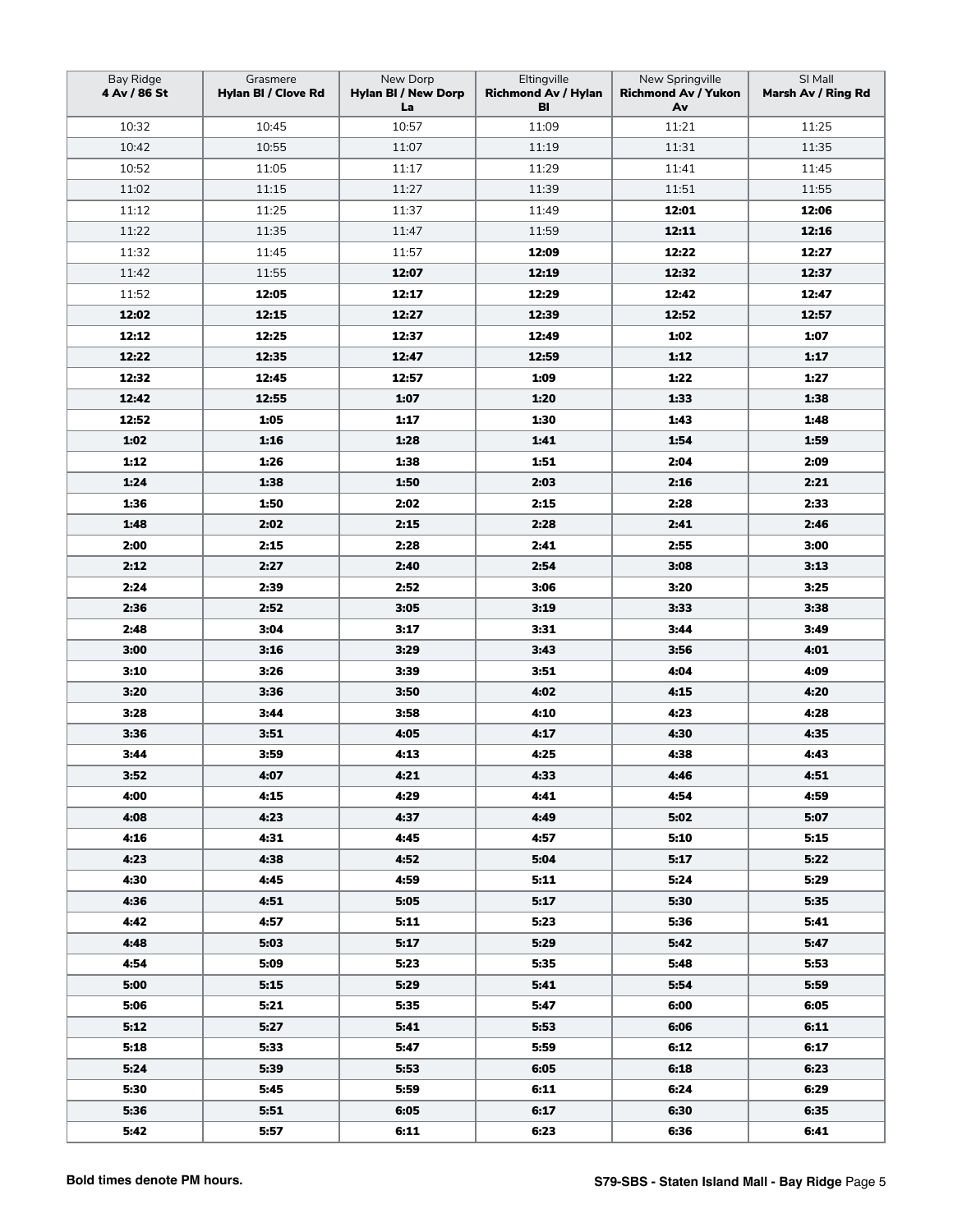| Bay Ridge<br>4 Av / 86 St | Grasmere<br>Hylan BI / Clove Rd | New Dorp<br><b>Hylan BI / New Dorp</b><br>La | Eltingville<br><b>Richmond Av / Hylan</b><br>BI | New Springville<br><b>Richmond Av / Yukon</b><br>Av | SI Mall<br>Marsh Av / Ring Rd |
|---------------------------|---------------------------------|----------------------------------------------|-------------------------------------------------|-----------------------------------------------------|-------------------------------|
| 5:48                      | 6:03                            | 6:17                                         | 6:29                                            | 6:42                                                | 6:47                          |
| 5:54                      | 6:09                            | 6:23                                         | 6:35                                            | 6:48                                                | 6:53                          |
| 6:00                      | 6:15                            | 6:29                                         | 6:41                                            | 6:54                                                | 6:59                          |
| 6:06                      | 6:21                            | 6:35                                         | 6:47                                            | 7:00                                                | 7:04                          |
| 6:12                      | 6:27                            | 6:41                                         | 6:53                                            | 7:06                                                | 7:10                          |
| 6:18                      | 6:33                            | 6:45                                         | 6:57                                            | 7:10                                                | 7:14                          |
| 6:24                      | 6:39                            | 6:51                                         | 7:03                                            | 7:16                                                | 7:20                          |
| 6:32                      | 6:46                            | 6:58                                         | 7:10                                            | 7:23                                                | 7:27                          |
| 6:40                      | 6:54                            | 7:06                                         | 7:17                                            | 7:30                                                | 7:34                          |
| 6:50                      | 7:04                            | 7:15                                         | 7:26                                            | 7:39                                                | 7:43                          |
| 7:00                      | 7:13                            | 7:24                                         | 7:35                                            | 7:46                                                | 7:50                          |
| 7:10                      | 7:23                            | 7:34                                         | 7:45                                            | 7:56                                                | 8:00                          |
| 7:20                      | 7:33                            | 7:44                                         | 7:55                                            | 8:06                                                | 8:10                          |
| 7:30                      | 7:43                            | 7:54                                         | 8:05                                            | 8:16                                                | 8:20                          |
| 7:40                      | 7:53                            | 8:04                                         | 8:15                                            | 8:26                                                | 8:30                          |
| 7:50                      | 8:03                            | 8:14                                         | 8:25                                            | 8:36                                                | 8:40                          |
| 8:00                      | 8:13                            | 8:24                                         | 8:35                                            | 8:46                                                | 8:50                          |
| 8:10                      | 8:23                            | 8:34                                         | 8:45                                            | 8:56                                                | 9:00                          |
| 8:20                      | 8:33                            | 8:44                                         | 8:55                                            | 9:06                                                | 9:10                          |
| 8:30                      | 8:43                            | 8:54                                         | 9:05                                            | 9:16                                                | 9:20                          |
| 8:40                      | 8:53                            | 9:04                                         | 9:15                                            | 9:26                                                | 9:30                          |
| 8:52                      | 9:05                            | 9:16                                         | 9:27                                            | 9:38                                                | 9:42                          |
| 9:05                      | 9:18                            | 9:29                                         | 9:40                                            | 9:50                                                | 9:54                          |
| 9:20                      | 9:33                            | 9:44                                         | 9:54                                            | 10:04                                               | 10:08                         |
| 9:35                      | 9:48                            | 9:59                                         | 10:09                                           | 10:19                                               | 10:23                         |
| 9:55                      | 10:08                           | 10:19                                        | 10:29                                           | 10:39                                               | 10:43                         |
| 10:15                     | 10:28                           | 10:39                                        | 10:49                                           | 10:59                                               | 11:03                         |
| 10:35                     | 10:48                           | 10:59                                        | 11:09                                           | 11:19                                               | 11:23                         |
| 10:55                     | 11:08                           | 11:19                                        | 11:29                                           | 11:39                                               | 11:42                         |
| 11:20                     | 11:33                           | 11:43                                        | 11:52                                           | 12:02                                               | 12:05                         |
| 11:50                     | 12:02                           | 12:12                                        | 12:21                                           | 12:31                                               | 12:34                         |
| 12:20                     | 12:32                           | 12:42                                        | 12:51                                           | 1:01                                                | 1:04                          |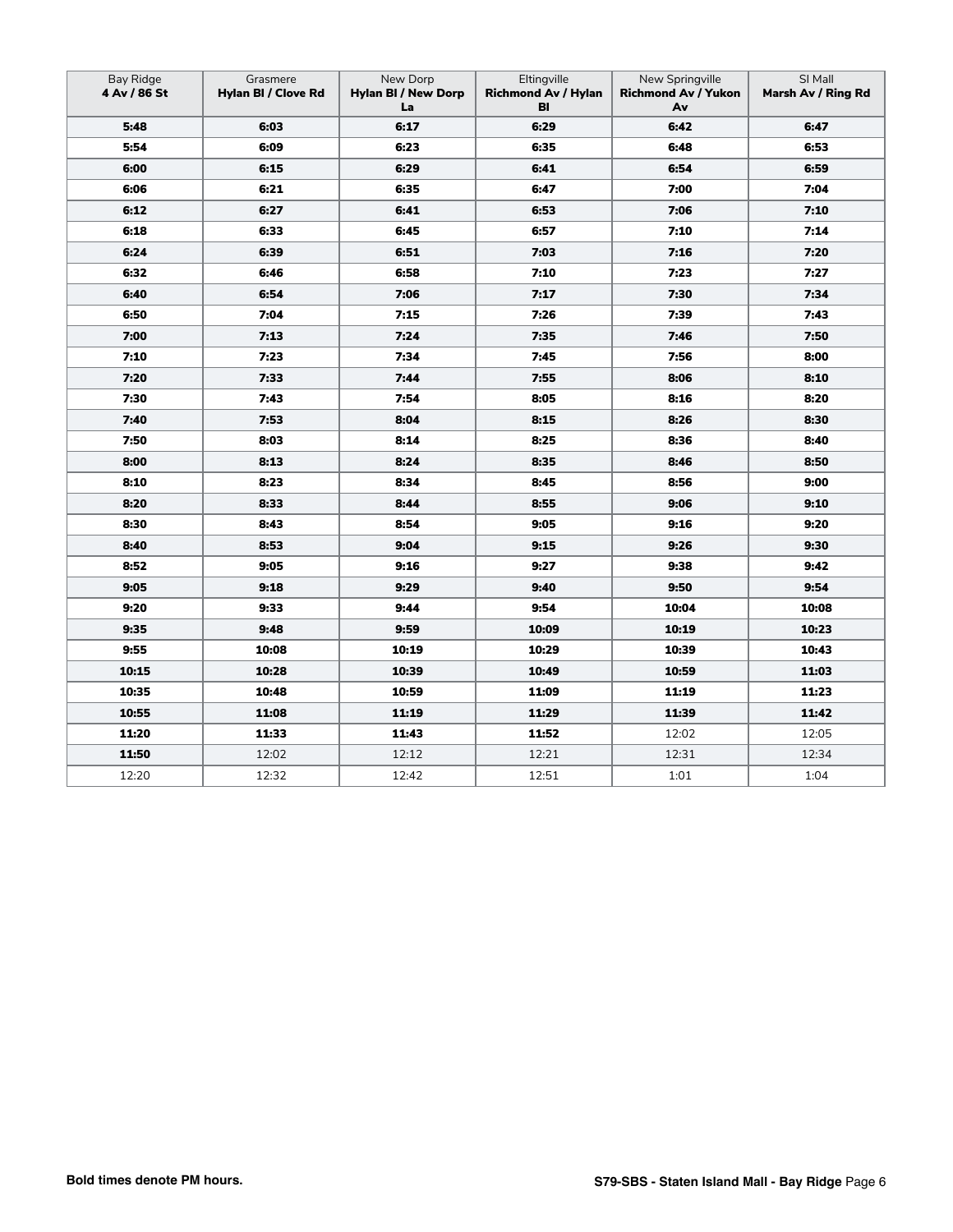| <b>S79-SBS Saturday</b>       |                                                     |                                                              |                                          |                                  | <b>To Bay Ridge</b>       |
|-------------------------------|-----------------------------------------------------|--------------------------------------------------------------|------------------------------------------|----------------------------------|---------------------------|
| SI Mall<br>Marsh Av / Ring Rd | New Springville<br><b>Richmond Av / Yukon</b><br>Av | Eltingville<br><b>Eltingville / Transit</b><br><b>Center</b> | New Dorp<br><b>Hylan BI / Jacques Av</b> | Grasmere<br>Hylan BI / Norway Av | Bay Ridge<br>4 Av / 86 St |
| 4:45                          | 4:50                                                | 4:53                                                         | 5:12                                     | 5:22                             | 5:34                      |
| 5:05                          | 5:10                                                | 5:13                                                         | 5:32                                     | 5:42                             | 5:54                      |
| 5:20                          | 5:25                                                | 5:28                                                         | 5:47                                     | 5:57                             | 6:09                      |
| 5:35                          | 5:40                                                | 5:43                                                         | 6:02                                     | 6:13                             | 6:27                      |
| 5:47                          | 5:52                                                | 5:55                                                         | 6:14                                     | 6:25                             | 6:39                      |
| 5:59                          | 6:04                                                | 6:08                                                         | 6:29                                     | 6:40                             | 6:56                      |
| 6:11                          | 6:16                                                | 6:20                                                         | 6:41                                     | 6:53                             | 7:09                      |
| 6:23                          | 6:28                                                | 6:32                                                         | 6:53                                     | 7:05                             | 7:21                      |
| 6:33                          | 6:38                                                | 6:42                                                         | 7:03                                     | 7:15                             | 7:31                      |
| 6:43                          | 6:48                                                | 6:52                                                         | 7:13                                     | 7:25                             | 7:41                      |
| 6:53                          | 6:58                                                | 7:02                                                         | 7:23                                     | 7:35                             | 7:52                      |
| 7:03                          | 7:08                                                | 7:12                                                         | 7:33                                     | 7:46                             | 8:03                      |
| 7:13                          | 7:18                                                | 7:22                                                         | 7:43                                     | 7:56                             | 8:13                      |
| 7:23                          | 7:28                                                | 7:32                                                         | 7:54                                     | 8:07                             | 8:24                      |
| 7:33                          | 7:38                                                | 7:43                                                         | 8:05                                     | 8:18                             | 8:35                      |
| 7:43                          | 7:48                                                | 7:53                                                         | 8:15                                     | 8:28                             | 8:45                      |
| 7:53                          | 7:58                                                | 8:03                                                         | 8:25                                     | 8:38                             | 8:55                      |
| 8:03                          | 8:08                                                | 8:13                                                         | 8:35                                     | 8:48                             | 9:05                      |
| 8:13                          | 8:18                                                | 8:23                                                         | 8:45                                     | 8:58                             | 9:15                      |
| 8:23                          | 8:28                                                | 8:33                                                         | 8:55                                     | 9:08                             | 9:25                      |
| 8:33                          | 8:38                                                | 8:43                                                         | 9:05                                     | 9:18                             | 9:35                      |
| 8:43                          | 8:48                                                | 8:53                                                         | 9:15                                     | 9:28                             | 9:45                      |
| 8:53                          | 8:58                                                | 9:03                                                         | 9:25                                     | 9:38                             | 9:55                      |
| 9:03                          | 9:08                                                | 9:13                                                         | 9:35                                     | 9:48                             | 10:05                     |
| 9:13                          | 9:18                                                | 9:23                                                         | 9:45                                     | 9:58                             | 10:15                     |
| 9:23                          | 9:28                                                | 9:33                                                         | 9:55                                     | 10:08                            | 10:24                     |
| 9:33                          | 9:38                                                | 9:43                                                         | 10:05                                    | 10:17                            | 10:33                     |
| 9:43                          | 9:48                                                | 9:53                                                         | 10:15                                    | 10:27                            | 10:43                     |
| 9:53                          | 9:58                                                | 10:03                                                        | 10:25                                    | 10:37                            | 10:53                     |
| 10:03                         | 10:08                                               | 10:12                                                        | 10:34                                    | 10:46                            | 11:02                     |
| 10:13                         | 10:18                                               | 10:22                                                        | 10:44                                    | 10:56                            | 11:12                     |
| 10:23                         | 10:28                                               | 10:32                                                        | 10:54                                    | 11:06                            | 11:22                     |
| 10:33                         | 10:38                                               | 10:42                                                        | 11:04                                    | 11:16                            | 11:32                     |
| 10:43                         | 10:48                                               | 10:52                                                        | 11:14                                    | 11:26                            | 11:42                     |
| 10:53                         | 10:58                                               | 11:02                                                        | 11:24                                    | 11:36                            | 11:52                     |
| 11:03                         | 11:08                                               | 11:12                                                        | 11:34                                    | 11:47                            | 12:03                     |
| 11:13                         | 11:18                                               | 11:22                                                        | 11:44                                    | 11:57                            | 12:13                     |
| 11:23                         | 11:28                                               | 11:32                                                        | 11:56                                    | 12:09                            | 12:25                     |
| 11:33                         | 11:39                                               | 11:44                                                        | 12:08                                    | 12:21                            | 12:37                     |
| 11:43                         | 11:49                                               | 11:54                                                        | 12:18                                    | 12:31                            | 12:47                     |
| 11:53                         | 11:59                                               | 12:04                                                        | 12:28                                    | 12:41                            | 12:57                     |
| 12:03                         | 12:09                                               | 12:14                                                        | 12:38                                    | 12:51                            | 1:07                      |
| 12:13                         | 12:19                                               | 12:24                                                        | 12:48                                    | 1:01                             | 1:17                      |
| 12:23                         | 12:29                                               | 12:34                                                        | 12:58                                    | 1:11                             | 1:27                      |
| 12:33                         | 12:39                                               | 12:44                                                        | 1:08                                     | 1:21                             | 1:37                      |
| 12:43                         | 12:49                                               | 12:54                                                        | 1:18                                     | 1:31                             | 1:47                      |
| 12:53                         | 12:59                                               | 1:04                                                         | 1:28                                     | 1:41                             | 1:57                      |
| 1:03                          | 1:09                                                | 1:14                                                         | 1:38                                     | 1:51                             | 2:07                      |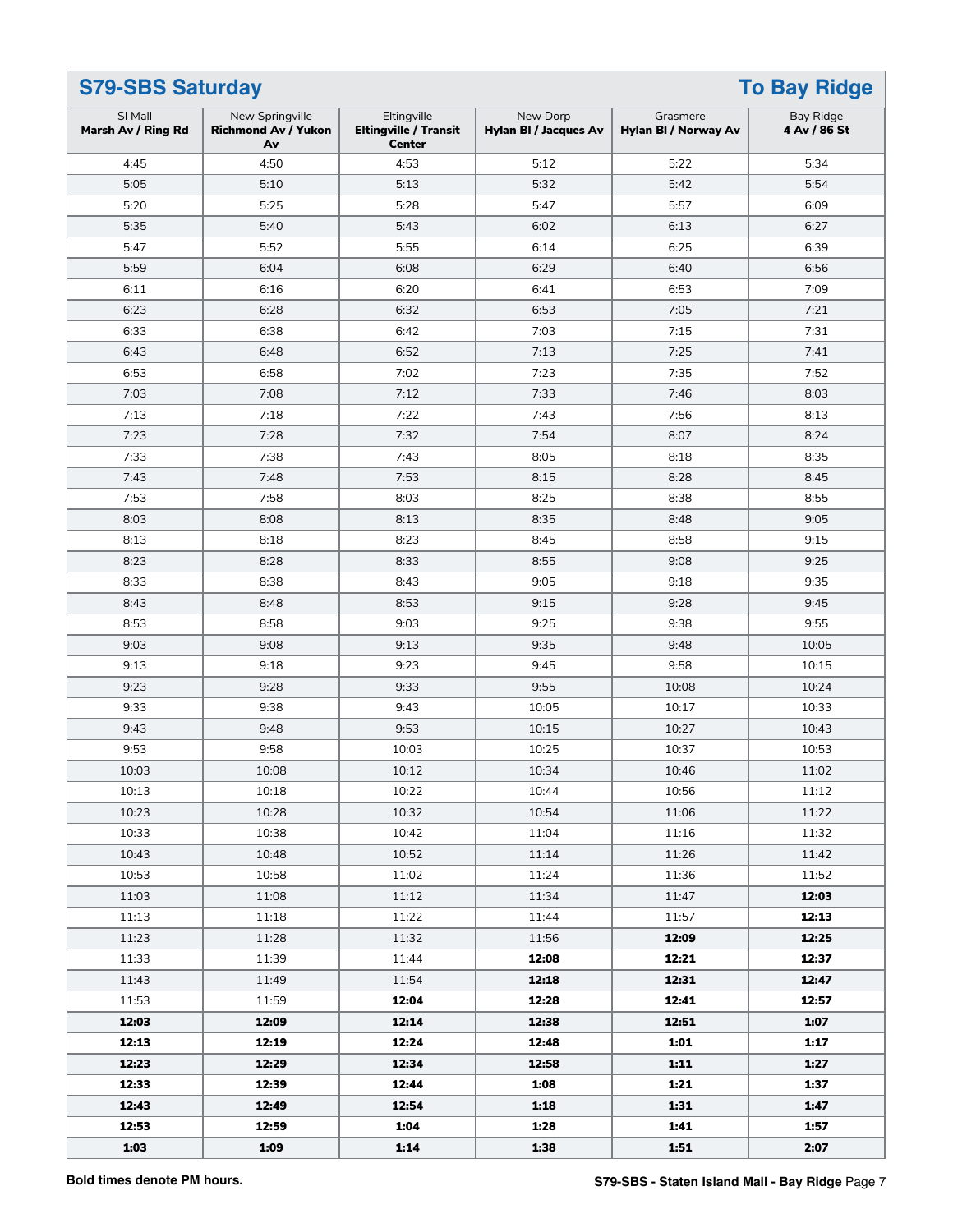| SI Mall<br>Marsh Av / Ring Rd | New Springville<br><b>Richmond Av / Yukon</b><br>Av | Eltingville<br><b>Eltingville / Transit</b><br><b>Center</b> | New Dorp<br><b>Hylan BI / Jacques Av</b> | Grasmere<br>Hylan BI / Norway Av | Bay Ridge<br>4 Av / 86 St |
|-------------------------------|-----------------------------------------------------|--------------------------------------------------------------|------------------------------------------|----------------------------------|---------------------------|
| 1:13                          | 1:19                                                | 1:24                                                         | 1:48                                     | 2:01                             | 2:17                      |
| 1:23                          | 1:29                                                | 1:34                                                         | 1:58                                     | 2:11                             | 2:27                      |
| 1:33                          | 1:39                                                | 1:44                                                         | 2:08                                     | 2:21                             | 2:37                      |
| 1:43                          | 1:49                                                | 1:54                                                         | 2:18                                     | 2:31                             | 2:46                      |
| 1:53                          | 1:59                                                | 2:04                                                         | 2:28                                     | 2:41                             | 2:56                      |
| 2:03                          | 2:09                                                | 2:14                                                         | 2:38                                     | 2:51                             | 3:06                      |
| 2:13                          | 2:19                                                | 2:24                                                         | 2:48                                     | 3:01                             | 3:16                      |
| 2:23                          | 2:29                                                | 2:34                                                         | 2:57                                     | 3:10                             | 3:25                      |
| 2:33                          | 2:39                                                | 2:44                                                         | 3:07                                     | 3:20                             | 3:35                      |
| 2:43                          | 2:49                                                | 2:54                                                         | 3:17                                     | 3:30                             | 3:45                      |
| 2:53                          | 2:59                                                | 3:04                                                         | 3:27                                     | 3:40                             | 3:55                      |
| 3:03                          | 3:09                                                | 3:14                                                         | 3:37                                     | 3:50                             | 4:05                      |
| 3:13                          | 3:19                                                | 3:24                                                         | 3:47                                     | 4:00                             | 4:15                      |
| 3:23                          | 3:29                                                | 3:34                                                         | 3:57                                     | 4:10                             | 4:25                      |
| 3:33                          | 3:39                                                | 3:44                                                         | 4:07                                     | 4:20                             | 4:35                      |
| 3:43                          | 3:49                                                | 3:54                                                         | 4:17                                     | 4:30                             | 4:45                      |
| 3:53                          | 3:59                                                | 4:04                                                         | 4:27                                     | 4:40                             | 4:55                      |
| 4:03                          | 4:09                                                | 4:14                                                         | 4:37                                     | 4:50                             | 5:05                      |
| 4:13                          | 4:19                                                | 4:24                                                         | 4:47                                     | 5:00                             | 5:15                      |
| 4:23                          | 4:29                                                | 4:34                                                         | 4:57                                     | 5:10                             | 5:25                      |
| 4:33                          | 4:39                                                | 4:44                                                         | 5:07                                     | 5:20                             | 5:35                      |
| 4:43                          | 4:49                                                | 4:54                                                         | 5:17                                     | 5:30                             | 5:45                      |
| 4:53                          | 4:59                                                | 5:04                                                         | 5:27                                     | 5:40                             | 5:55                      |
| 5:03                          | 5:09                                                | 5:14                                                         | 5:37                                     | 5:49                             | 6:04                      |
| 5:13                          | 5:19                                                | 5:24                                                         | 5:47                                     | 5:59                             | 6:14                      |
| 5:23                          | 5:29                                                | 5:34                                                         | 5:56                                     | 6:08                             | 6:23                      |
| 5:33                          | 5:39                                                | 5:44                                                         | 6:06                                     | 6:18                             | 6:33                      |
| 5:43                          | 5:49                                                | 5:54                                                         | 6:16                                     | 6:28                             | 6:43                      |
| 5:53                          | 5:59                                                | 6:04                                                         | 6:26                                     | 6:38                             | 6:53                      |
| 6:03                          | 6:09                                                | 6:14                                                         | 6:36                                     | 6:48                             | 7:03                      |
| 6:13                          | 6:19                                                | 6:24                                                         | 6:46                                     | 6:58                             | 7:13                      |
| 6:23                          | 6:29                                                | 6:34                                                         | 6:56                                     | 7:08                             | 7:23                      |
| 6:35                          | 6:41                                                | 6:46                                                         | 7:08                                     | 7:20                             | 7:35                      |
| 6:47                          | 6:53                                                | 6:58                                                         | 7:20                                     | 7:32                             | 7:46                      |
| 6:59                          | 7:05                                                | 7:10                                                         | 7:32                                     | 7:44                             | 7:58                      |
| 7:11                          | 7:17                                                | 7:22                                                         | 7:44                                     | 7:56                             | 8:10                      |
| 7:23                          | 7:29                                                | 7:34                                                         | 7:55                                     | 8:07                             | 8:21                      |
| 7:35                          | 7:41                                                | 7:46                                                         | 8:07                                     | 8:19                             | 8:33                      |
| 7:47                          | 7:53                                                | 7:58                                                         | 8:19                                     | 8:31                             | 8:45                      |
| 7:59                          | 8:05                                                | 8:10                                                         | 8:31                                     | 8:43                             | 8:57                      |
| 8:11                          | 8:17                                                | 8:22                                                         | 8:43                                     | 8:55                             | 9:09                      |
| 8:23                          | 8:29                                                | 8:34                                                         | 8:55                                     | 9:07                             | 9:21                      |
| 8:35                          | 8:41                                                | 8:46                                                         | 9:07                                     | 9:19                             | 9:33                      |
| 8:50                          | 8:56                                                | 9:01                                                         | 9:22                                     | 9:34                             | 9:48                      |
| 9:05                          | 9:11                                                | 9:16                                                         | 9:37                                     | 9:49                             | 10:03                     |
| 9:20                          | 9:26                                                | 9:31                                                         | 9:52                                     | 10:04                            | 10:16                     |
| 9:35                          | 9:41                                                | 9:46                                                         | 10:07                                    | 10:19                            | 10:31                     |
| 9:50                          | 9:56                                                | 10:01                                                        | 10:22                                    | 10:34                            | 10:46                     |
| 10:05                         | 10:10                                               | 10:15                                                        | 10:36                                    | 10:48                            | 11:00                     |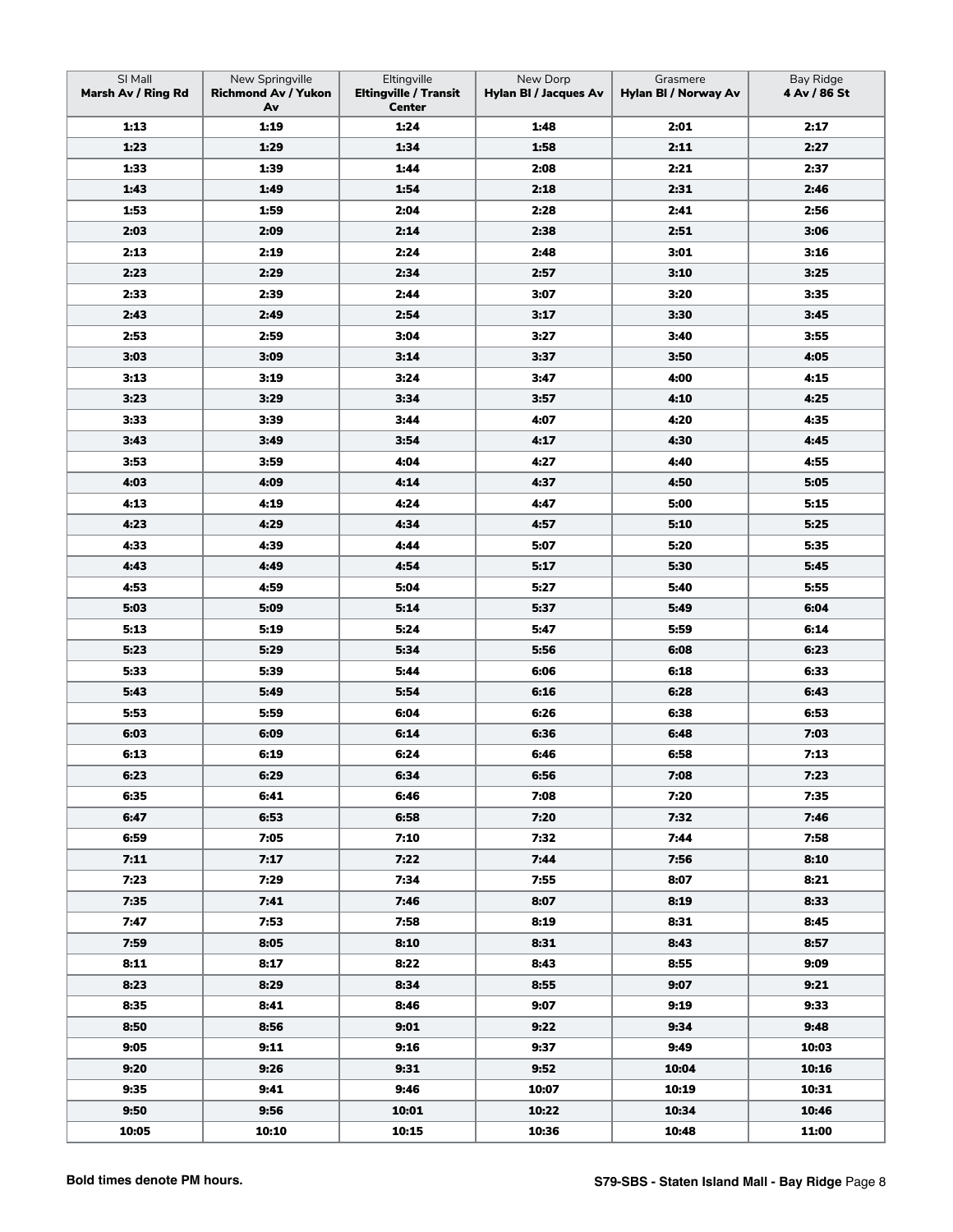| SI Mall            | New Springville            | Eltingville                  | New Dorp                     | Grasmere             | Bay Ridge    |
|--------------------|----------------------------|------------------------------|------------------------------|----------------------|--------------|
| Marsh Av / Ring Rd | <b>Richmond Av / Yukon</b> | <b>Eltingville / Transit</b> | <b>Hylan BI / Jacques Av</b> | Hylan BI / Norway Av | 4 Av / 86 St |
|                    | Av                         | Center                       |                              |                      |              |
| 10:20              | 10:25                      | 10:30                        | 10:51                        | 11:03                | 11:15        |
| 10:40              | 10:45                      | 10:50                        | 11:11                        | 11:22                | 11:34        |
| 11:00              | 11:05                      | 11:10                        | 11:29                        | 11:40                | 11:52        |
| 11:20              | 11:25                      | 11:30                        | 11:49                        | 12:00                | 12:12        |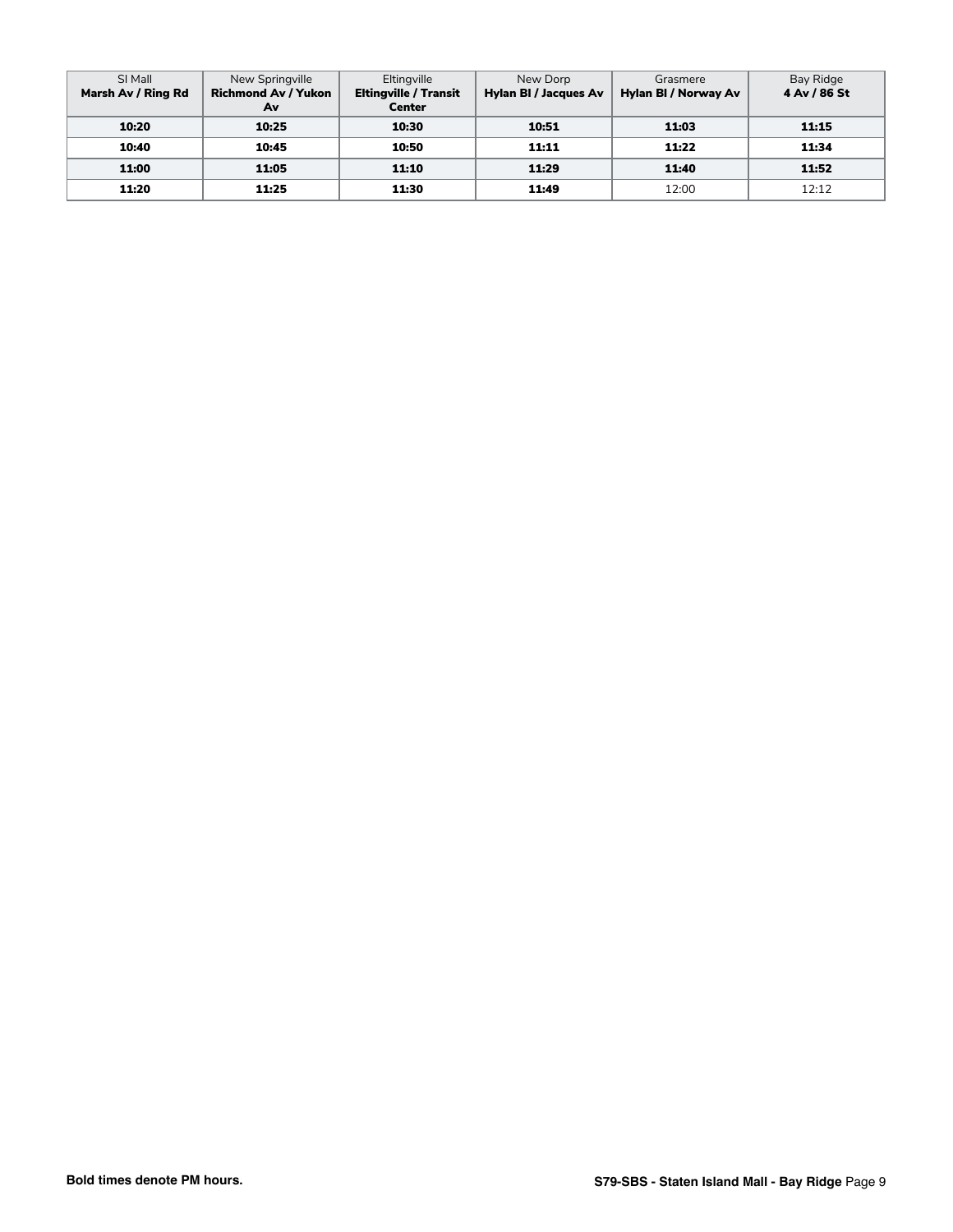|                           | <b>S79-SBS Saturday</b><br><b>To Staten Island Mall</b> |                                              |                                                 |                                                     |                               |
|---------------------------|---------------------------------------------------------|----------------------------------------------|-------------------------------------------------|-----------------------------------------------------|-------------------------------|
| Bay Ridge<br>4 Av / 86 St | Grasmere<br>Hylan BI / Clove Rd                         | New Dorp<br><b>Hylan BI / New Dorp</b><br>La | Eltingville<br><b>Richmond Av / Hylan</b><br>BI | New Springville<br><b>Richmond Av / Yukon</b><br>Av | SI Mall<br>Marsh Av / Ring Rd |
| 5:40                      | 5:52                                                    | 6:02                                         | 6:12                                            | 6:22                                                | 6:27                          |
| 6:00                      | 6:12                                                    | 6:22                                         | 6:32                                            | 6:42                                                | 6:47                          |
| 6:20                      | 6:32                                                    | 6:42                                         | 6:52                                            | 7:02                                                | 7:07                          |
| 6:40                      | 6:52                                                    | 7:02                                         | 7:12                                            | 7:23                                                | 7:28                          |
| 7:00                      | 7:13                                                    | 7:25                                         | 7:35                                            | 7:46                                                | 7:51                          |
| 7:12                      | 7:25                                                    | 7:37                                         | 7:47                                            | 7:58                                                | 8:03                          |
| 7:24                      | 7:37                                                    | 7:49                                         | 7:59                                            | 8:10                                                | 8:15                          |
| 7:36                      | 7:49                                                    | 8:01                                         | 8:11                                            | 8:22                                                | 8:27                          |
| 7:48                      | 8:01                                                    | 8:13                                         | 8:23                                            | 8:34                                                | 8:39                          |
| 8:00                      | 8:13                                                    | 8:25                                         | 8:35                                            | 8:46                                                | 8:51                          |
| 8:10                      | 8:23                                                    | 8:35                                         | 8:47                                            | 8:58                                                | 9:03                          |
| 8:20                      | 8:33                                                    | 8:45                                         | 8:57                                            | 9:08                                                | 9:13                          |
| 8:30                      | 8:43                                                    | 8:55                                         | 9:07                                            | 9:18                                                | 9:23                          |
| 8:40                      | 8:53                                                    | 9:05                                         | 9:17                                            | 9:28                                                | 9:33                          |
| 8:50                      | 9:03                                                    | 9:15                                         | 9:27                                            | 9:38                                                | 9:43                          |
| 9:00                      | 9:13                                                    | 9:25                                         | 9:37                                            | 9:48                                                | 9:53                          |
| 9:10                      | 9:23                                                    | 9:35                                         | 9:47                                            | 9:58                                                | 10:03                         |
| 9:20                      | 9:33                                                    | 9:45                                         | 9:57                                            | 10:08                                               | 10:13                         |
| 9:30                      | 9:43                                                    | 9:55                                         | 10:07                                           | 10:20                                               | 10:25                         |
| 9:40                      | 9:53                                                    | 10:05                                        | 10:17                                           | 10:30                                               | 10:35                         |
| 9:50                      | 10:03                                                   | 10:16                                        | 10:28                                           | 10:41                                               | 10:46                         |
| 10:00                     | 10:14                                                   | 10:27                                        | 10:39                                           | 10:52                                               | 10:57                         |
| 10:10                     | 10:24                                                   | 10:37                                        | 10:49                                           | 11:02                                               | 11:07                         |
| 10:20                     | 10:34                                                   | 10:47                                        | 10:59                                           | 11:12                                               | 11:17                         |
| 10:30                     | 10:44                                                   | 10:57                                        | 11:09                                           | 11:22                                               | 11:27                         |
| 10:40                     | 10:54                                                   | 11:07                                        | 11:19                                           | 11:32                                               | 11:37                         |
| 10:50                     | 11:04                                                   | 11:17                                        | 11:29                                           | 11:42                                               | 11:47                         |
| 11:00                     | 11:14                                                   | 11:27                                        | 11:39                                           | 11:52                                               | 11:57                         |
| 11:10                     | 11:24                                                   | 11:37                                        | 11:49                                           | 12:02                                               | 12:07                         |
| 11:20                     | 11:34                                                   | 11:47                                        | 11:59                                           | 12:12                                               | 12:17                         |
| 11:30                     | 11:44                                                   | 11:57                                        | 12:09                                           | 12:22                                               | 12:27                         |
| 11:40                     | 11:54                                                   | 12:07                                        | 12:19                                           | 12:32                                               | 12:37                         |
| 11:50                     | 12:04                                                   | 12:17                                        | 12:29                                           | 12:42                                               | 12:47                         |
| 12:00                     | 12:14                                                   | 12:27                                        | 12:39                                           | 12:52                                               | 12:57                         |
| 12:10                     | 12:24                                                   | 12:37                                        | 12:49                                           | 1:02                                                | 1:08                          |
| 12:20                     | 12:34                                                   | 12:47                                        | 12:59                                           | 1:12                                                | 1:18                          |
| 12:30                     | 12:44                                                   | 12:57                                        | 1:09                                            | 1:22                                                | 1:28                          |
| 12:40                     | 12:54                                                   | 1:07                                         | 1:20                                            | 1:33                                                | 1:39                          |
| 12:50                     | 1:04                                                    | 1:18                                         | 1:31                                            | 1:44                                                | 1:50                          |
| 1:00                      | 1:14                                                    | 1:28                                         | 1:41                                            | 1:54                                                | 2:00                          |
| 1:10                      | 1:24                                                    | 1:38                                         | 1:51                                            | 2:04                                                | 2:10                          |
| 1:20                      | 1:34                                                    | 1:48                                         | 2:01                                            | 2:14                                                | 2:20                          |
| 1:30                      | 1:44                                                    | 1:58                                         | 2:11                                            | 2:24                                                | 2:30                          |
| 1:40                      | 1:54                                                    | 2:08                                         | 2:21                                            | 2:34                                                | 2:39                          |
| 1:50                      | 2:04                                                    | 2:18                                         | 2:31                                            | 2:43                                                | 2:48                          |
| 2:00                      | 2:14                                                    | 2:28                                         | 2:41                                            | 2:53                                                | 2:58                          |
| 2:10                      | 2:24                                                    | 2:38                                         | 2:51                                            | 3:03                                                | 3:08                          |
| 2:20                      | 2:34                                                    | 2:48                                         | 3:01                                            | 3:13                                                | 3:18                          |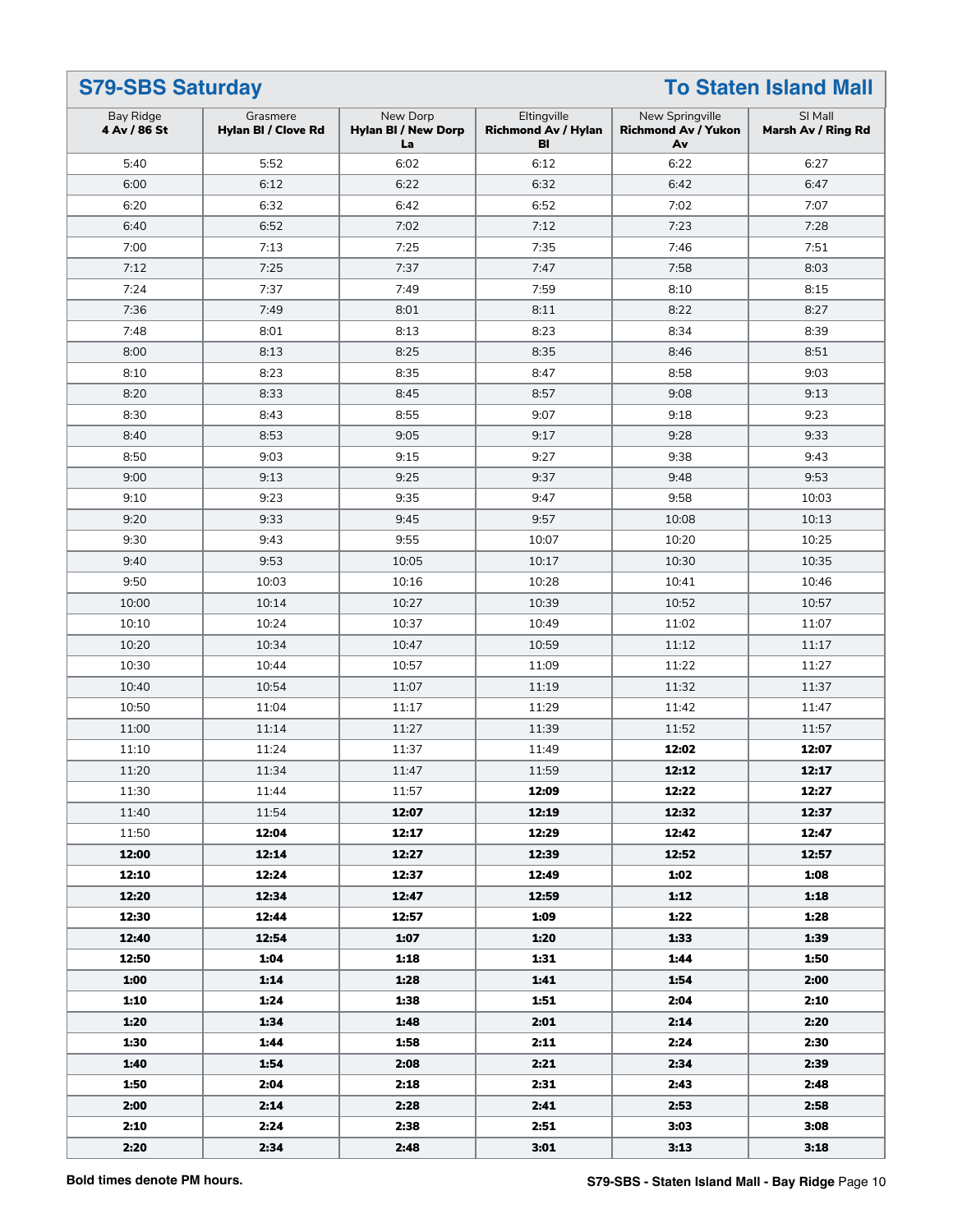| Bay Ridge<br>4 Av / 86 St | Grasmere<br>Hylan BI / Clove Rd | New Dorp<br><b>Hylan BI / New Dorp</b><br>La | Eltingville<br><b>Richmond Av / Hylan</b><br>BI | New Springville<br><b>Richmond Av / Yukon</b><br>Av | SI Mall<br>Marsh Av / Ring Rd |
|---------------------------|---------------------------------|----------------------------------------------|-------------------------------------------------|-----------------------------------------------------|-------------------------------|
| 2:30                      | 2:44                            | 2:58                                         | 3:11                                            | 3:23                                                | 3:28                          |
| 2:40                      | 2:54                            | 3:08                                         | 3:21                                            | 3:33                                                | 3:38                          |
| 2:50                      | 3:04                            | 3:18                                         | 3:31                                            | 3:43                                                | 3:48                          |
| 3:00                      | 3:14                            | 3:28                                         | 3:41                                            | 3:53                                                | 3:58                          |
| 3:10                      | 3:24                            | 3:38                                         | 3:51                                            | 4:03                                                | 4:08                          |
| 3:20                      | 3:34                            | 3:48                                         | 4:01                                            | 4:13                                                | 4:18                          |
| 3:30                      | 3:44                            | 3:58                                         | 4:11                                            | 4:23                                                | 4:28                          |
| 3:40                      | 3:54                            | 4:08                                         | 4:21                                            | 4:33                                                | 4:38                          |
| 3:50                      | 4:04                            | 4:16                                         | 4:29                                            | 4:41                                                | 4:46                          |
| 4:00                      | 4:13                            | 4:25                                         | 4:38                                            | 4:50                                                | 4:55                          |
| 4:10                      | 4:23                            | 4:35                                         | 4:48                                            | 5:00                                                | 5:05                          |
| 4:20                      | 4:33                            | 4:45                                         | 4:58                                            | 5:10                                                | 5:15                          |
| 4:30                      | 4:43                            | 4:55                                         | 5:08                                            | 5:20                                                | 5:25                          |
| 4:40                      | 4:53                            | 5:05                                         | 5:18                                            | 5:30                                                | 5:35                          |
| 4:50                      | 5:03                            | 5:15                                         | 5:28                                            | 5:40                                                | 5:45                          |
| 5:00                      | 5:13                            | 5:25                                         | 5:38                                            | 5:50                                                | 5:55                          |
| 5:10                      | 5:23                            | 5:35                                         | 5:48                                            | 6:00                                                | 6:05                          |
| 5:20                      | 5:33                            | 5:45                                         | 5:58                                            | 6:10                                                | 6:15                          |
| 5:30                      | 5:43                            | 5:55                                         | 6:08                                            | 6:20                                                | 6:25                          |
| 5:40                      | 5:53                            | 6:05                                         | 6:18                                            | 6:30                                                | 6:35                          |
| 5:50                      | 6:03                            | 6:15                                         | 6:28                                            | 6:40                                                | 6:45                          |
| 6:00                      | 6:13                            | 6:25                                         | 6:38                                            | 6:50                                                | 6:55                          |
| 6:10                      | 6:23                            | 6:35                                         | 6:47                                            | 6:59                                                | 7:04                          |
| 6:20                      | 6:33                            | 6:44                                         | 6:56                                            | 7:08                                                | 7:13                          |
| 6:30                      | 6:43                            | 6:54                                         | 7:06                                            | 7:18                                                | 7:23                          |
| 6:40                      | 6:53                            | 7:04                                         | 7:16                                            | 7:28                                                | 7:33                          |
| 6:50                      | 7:03                            | 7:14                                         | 7:26                                            | 7:38                                                | 7:42                          |
| 7:00                      | 7:13                            | 7:24                                         | 7:36                                            | 7:47                                                | 7:51                          |
| 7:10                      | 7:23                            | 7:34                                         | 7:45                                            | 7:56                                                | 8:00                          |
| 7:20                      | 7:33                            | 7:45                                         | 7:56                                            | 8:07                                                | 8:11                          |
| 7:30                      | 7:43                            | 7:55                                         | 8:06                                            | 8:17                                                | 8:21                          |
| 7:40                      | 7:53                            | 8:05                                         | 8:16                                            | 8:27                                                | 8:31                          |
| 7:50                      | 8:03                            | 8:15                                         | 8:26                                            | 8:37                                                | 8:41                          |
| 8:00                      | 8:13                            | 8:25                                         | 8:36                                            | 8:47                                                | 8:51                          |
| 8:12                      | 8:25                            | 8:37                                         | 8:48                                            | 8:59                                                | 9:03                          |
| 8:24                      | 8:37                            | 8:49                                         | 9:00                                            | 9:11                                                | 9:15                          |
| 8:36                      | 8:49                            | 9:01                                         | 9:12                                            | 9:23                                                | 9:27                          |
| 8:48                      | 9:01                            | 9:13                                         | 9:24                                            | 9:35                                                | 9:39                          |
| 9:00                      | 9:13                            | 9:25                                         | 9:36                                            | 9:47                                                | 9:51                          |
| 9:12                      | 9:25                            | 9:37                                         | 9:47                                            | 9:58                                                | 10:02                         |
| 9:24                      | 9:37                            | 9:49                                         | 9:59                                            | 10:10                                               | 10:14                         |
| 9:36                      | 9:48                            | 10:00                                        | 10:10                                           | 10:21                                               | 10:25                         |
| 9:48                      | 10:00                           | 10:12                                        | 10:22                                           | 10:33                                               | 10:37                         |
| 10:00                     | 10:12                           | 10:24                                        | 10:34                                           | 10:45                                               | 10:49                         |
| 10:15                     | 10:27                           | 10:39                                        | 10:49                                           | 11:00                                               | 11:04                         |
| 10:30                     | 10:42                           | 10:54                                        | 11:04                                           | 11:15                                               | 11:19                         |
| 10:45                     | 10:57                           | 11:09                                        | 11:19                                           | 11:30                                               | 11:34                         |
| 11:00                     | 11:12                           | 11:24                                        | 11:34                                           | 11:45                                               | 11:49                         |
| 11:15                     | 11:27                           | 11:39                                        | 11:49                                           | 12:00                                               | 12:04                         |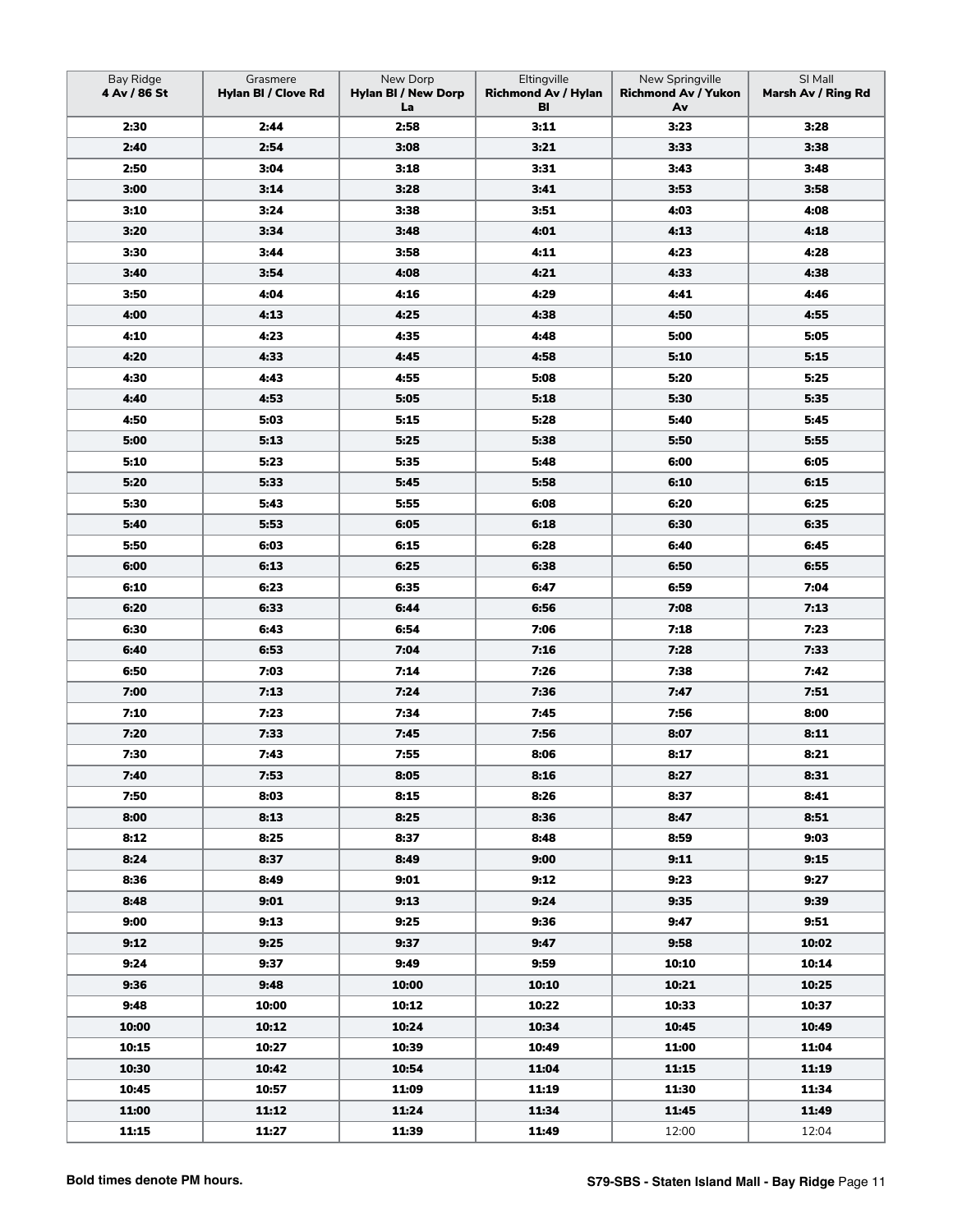| Bay Ridge<br>4 Av / 86 St | Grasmere<br>Hylan BI / Clove Rd | New Dorp<br><b>Hylan BI / New Dorp</b><br>La | Eltingville<br><b>Richmond Av / Hylan</b><br>BI | New Springville<br><b>Richmond Av / Yukon</b><br>Av | SI Mall<br>Marsh Av / Ring Rd |
|---------------------------|---------------------------------|----------------------------------------------|-------------------------------------------------|-----------------------------------------------------|-------------------------------|
| 11:30                     | 11:42                           | 11:54                                        | 12:04                                           | 12:15                                               | 12:19                         |
| 11:45                     | 11:57                           | 12:09                                        | 12:19                                           | 12:30                                               | 12:34                         |
| 12:00                     | 12:12                           | 12:24                                        | 12:34                                           | 12:45                                               | 12:49                         |
| 12:20                     | 12:32                           | 12:44                                        | 12:54                                           | 1:05                                                | 1:09                          |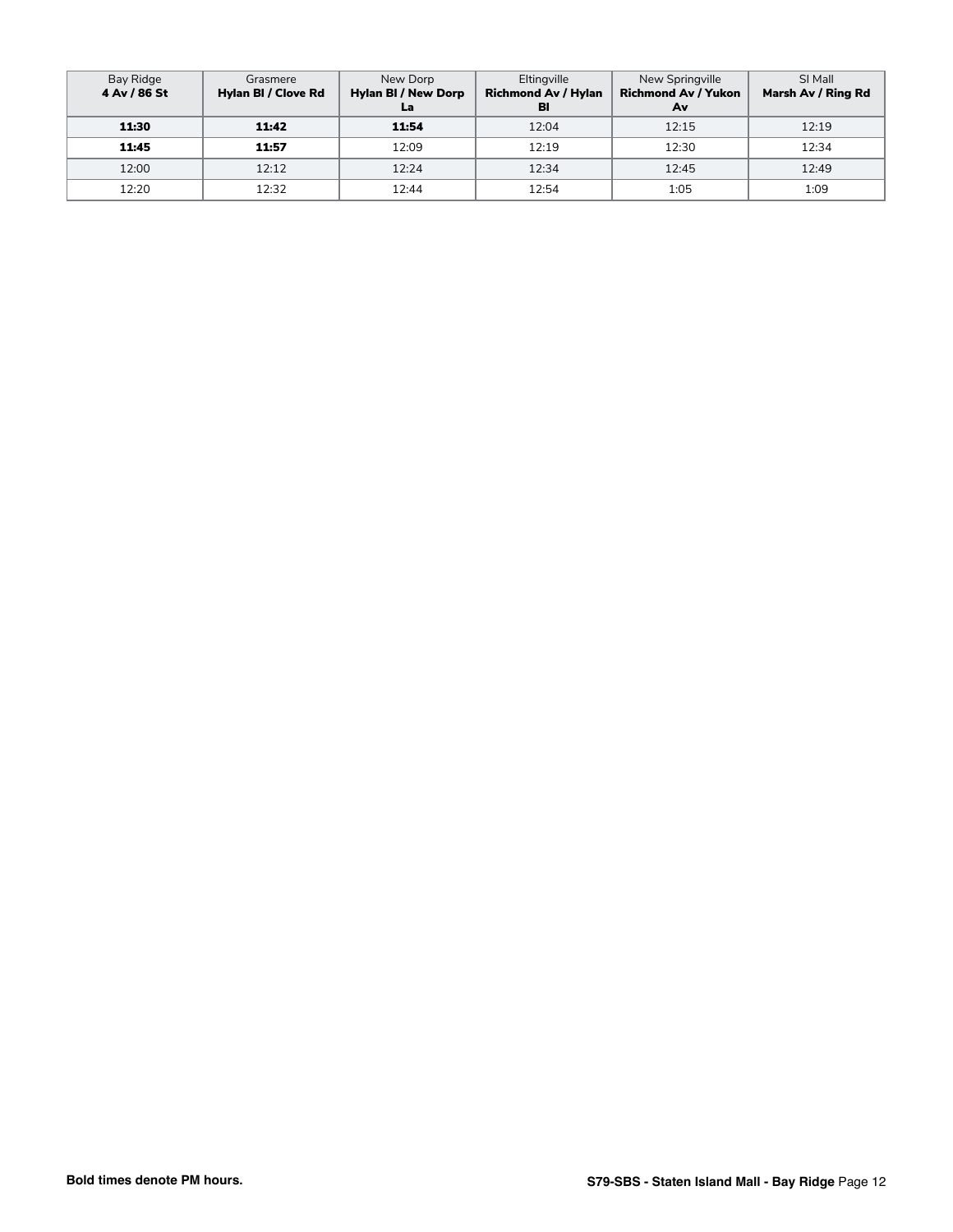| <b>S79-SBS Sunday</b><br><b>To Bay Ridge</b> |                                                     |                                                              |                                          |                                  |                           |
|----------------------------------------------|-----------------------------------------------------|--------------------------------------------------------------|------------------------------------------|----------------------------------|---------------------------|
| SI Mall<br>Marsh Av / Ring Rd                | New Springville<br><b>Richmond Av / Yukon</b><br>Av | Eltingville<br><b>Eltingville / Transit</b><br><b>Center</b> | New Dorp<br><b>Hylan BI / Jacques Av</b> | Grasmere<br>Hylan BI / Norway Av | Bay Ridge<br>4 Av / 86 St |
| 4:45                                         | 4:50                                                | 4:53                                                         | 5:12                                     | 5:24                             | 5:35                      |
| 5:05                                         | 5:10                                                | 5:13                                                         | 5:32                                     | 5:44                             | 5:55                      |
| 5:25                                         | 5:30                                                | 5:33                                                         | 5:52                                     | 6:04                             | 6:15                      |
| 5:45                                         | 5:50                                                | 5:53                                                         | 6:12                                     | 6:24                             | 6:35                      |
| 6:00                                         | 6:05                                                | 6:08                                                         | 6:27                                     | 6:39                             | 6:50                      |
| 6:15                                         | 6:20                                                | 6:23                                                         | 6:42                                     | 6:54                             | 7:05                      |
| 6:27                                         | 6:32                                                | 6:35                                                         | 6:54                                     | 7:06                             | 7:17                      |
| 6:39                                         | 6:44                                                | 6:47                                                         | 7:06                                     | 7:18                             | 7:29                      |
| 6:51                                         | 6:56                                                | 6:59                                                         | 7:18                                     | 7:30                             | 7:42                      |
| 7:03                                         | 7:08                                                | 7:11                                                         | 7:30                                     | 7:43                             | 7:55                      |
| 7:15                                         | 7:20                                                | 7:23                                                         | 7:42                                     | 7:55                             | 8:07                      |
| 7:27                                         | 7:32                                                | 7:35                                                         | 7:55                                     | 8:08                             | 8:20                      |
| 7:39                                         | 7:44                                                | 7:47                                                         | 8:07                                     | 8:20                             | 8:32                      |
| 7:51                                         | 7:56                                                | 7:59                                                         | 8:19                                     | 8:32                             | 8:44                      |
| 8:03                                         | 8:08                                                | 8:11                                                         | 8:31                                     | 8:44                             | 8:56                      |
| 8:15                                         | 8:20                                                | 8:23                                                         | 8:43                                     | 8:56                             | 9:08                      |
| 8:27                                         | 8:32                                                | 8:35                                                         | 8:55                                     | 9:08                             | 9:20                      |
| 8:39                                         | 8:44                                                | 8:47                                                         | 9:07                                     | 9:20                             | 9:32                      |
| 8:51                                         | 8:56                                                | 8:59                                                         | 9:19                                     | 9:32                             | 9:44                      |
| 9:03                                         | 9:08                                                | 9:11                                                         | 9:31                                     | 9:44                             | 9:56                      |
| 9:15                                         | 9:20                                                | 9:23                                                         | 9:43                                     | 9:56                             | 10:08                     |
| 9:27                                         | 9:32                                                | 9:35                                                         | 9:55                                     | 10:08                            | 10:20                     |
| 9:39                                         | 9:44                                                | 9:47                                                         | 10:07                                    | 10:20                            | 10:32                     |
| 9:51                                         | 9:56                                                | 9:59                                                         | 10:19                                    | 10:32                            | 10:44                     |
| 10:03                                        | 10:08                                               | 10:12                                                        | 10:33                                    | 10:46                            | 10:58                     |
| 10:15                                        | 10:20                                               | 10:24                                                        | 10:45                                    | 10:58                            | 11:10                     |
| 10:27                                        | 10:32                                               | 10:36                                                        | 10:57                                    | 11:10                            | 11:22                     |
| 10:39                                        | 10:44                                               | 10:48                                                        | 11:09                                    | 11:22                            | 11:34                     |
| 10:51                                        | 10:56                                               | 11:00                                                        | 11:21                                    | 11:34                            | 11:47                     |
| 11:02                                        | 11:07                                               | 11:11                                                        | 11:32                                    | 11:46                            | 11:59                     |
| 11:12                                        | 11:17                                               | 11:21                                                        | 11:42                                    | 11:56                            | 12:09                     |
| 11:22                                        | 11:27                                               | 11:31                                                        | 11:53                                    | 12:07                            | 12:20                     |
| 11:32                                        | 11:38                                               | 11:42                                                        | 12:04                                    | 12:18                            | 12:31                     |
| 11:42                                        | 11:48                                               | 11:52                                                        | 12:14                                    | 12:28                            | 12:41                     |
| 11:52                                        | 11:58                                               | 12:02                                                        | 12:24                                    | 12:38                            | 12:51                     |
| 12:04                                        | 12:10                                               | 12:14                                                        | 12:36                                    | 12:50                            | 1:03                      |
| 12:16                                        | 12:22                                               | 12:26                                                        | 12:48                                    | 1:02                             | 1:15                      |
| 12:28                                        | 12:34                                               | 12:38                                                        | 1:00                                     | 1:14                             | 1:27                      |
| 12:40                                        | 12:46                                               | 12:50                                                        | 1:12                                     | 1:26                             | 1:39                      |
| 12:52                                        | 12:58                                               | 1:02                                                         | 1:24                                     | 1:38                             | 1:51                      |
| 1:04                                         | 1:10                                                | 1:14                                                         | 1:36                                     | 1:51                             | 2:04                      |
| 1:16                                         | 1:22                                                | 1:26                                                         | 1:48                                     | 2:03                             | 2:16                      |
| 1:28                                         | 1:34                                                | 1:38                                                         | 2:00                                     | 2:15                             | 2:28                      |
| 1:40                                         | 1:47                                                | 1:51                                                         | 2:13                                     | 2:28                             | 2:41                      |
| 1:52                                         | 1:59                                                | 2:03                                                         | 2:25                                     | 2:40                             | 2:53                      |
| 2:04                                         | 2:11                                                | 2:15                                                         | 2:37                                     | 2:52                             | 3:05                      |
| 2:16                                         | 2:23                                                | 2:27                                                         | 2:49                                     | 3:04                             | 3:17                      |
| 2:28                                         | 2:35                                                | 2:39                                                         | 3:01                                     | 3:16                             | 3:29                      |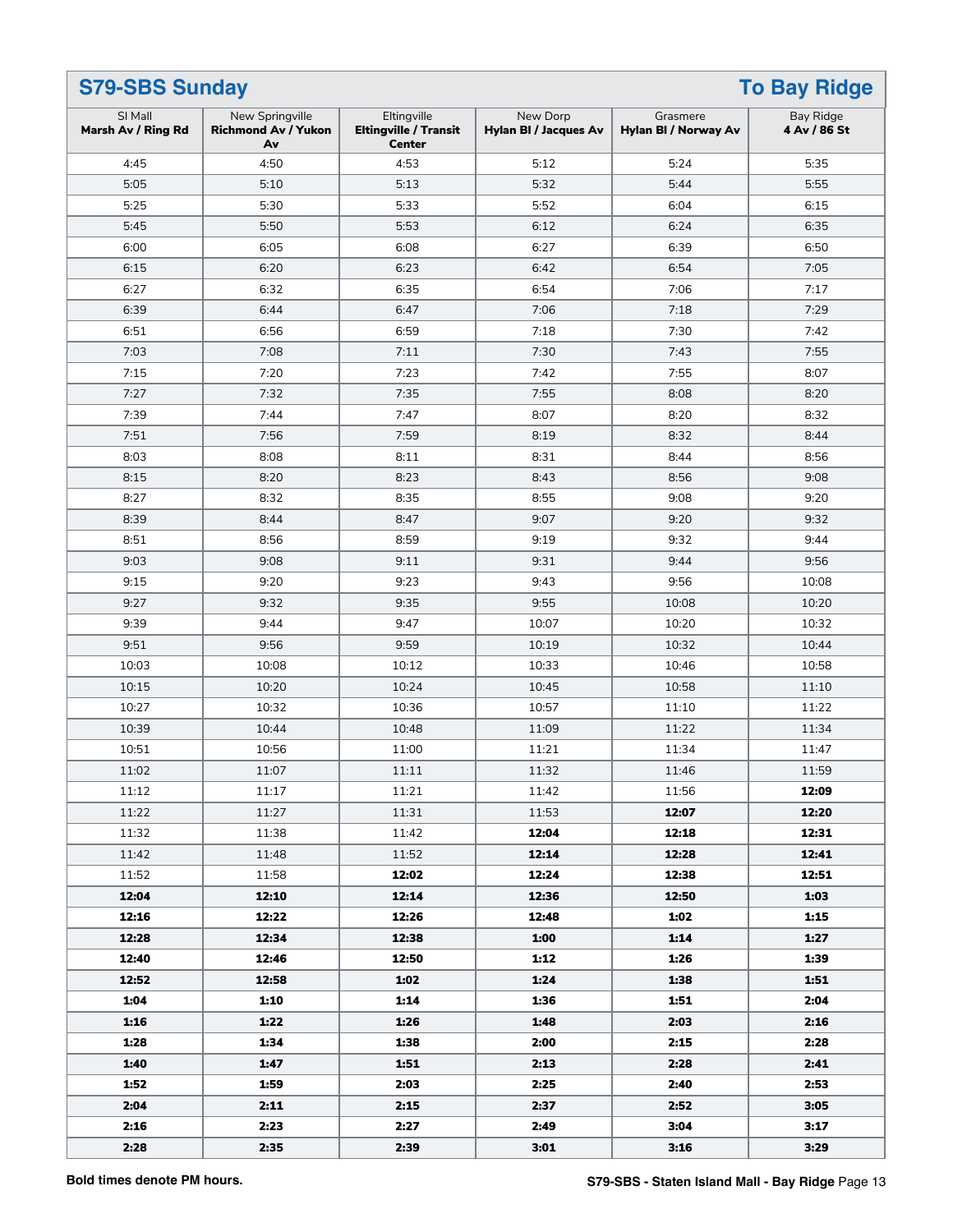| SI Mall<br>Marsh Av / Ring Rd | New Springville<br><b>Richmond Av / Yukon</b><br>Av | Eltingville<br><b>Eltingville / Transit</b><br><b>Center</b> | New Dorp<br><b>Hylan BI / Jacques Av</b> | Grasmere<br>Hylan BI / Norway Av | Bay Ridge<br>4 Av / 86 St |
|-------------------------------|-----------------------------------------------------|--------------------------------------------------------------|------------------------------------------|----------------------------------|---------------------------|
| 2:40                          | 2:47                                                | 2:51                                                         | 3:13                                     | 3:28                             | 3:41                      |
| 2:52                          | 2:59                                                | 3:03                                                         | 3:25                                     | 3:40                             | 3:53                      |
| 3:04                          | 3:11                                                | 3:15                                                         | 3:37                                     | 3:52                             | 4:05                      |
| 3:16                          | 3:23                                                | 3:27                                                         | 3:49                                     | 4:04                             | 4:17                      |
| 3:26                          | 3:33                                                | 3:37                                                         | 3:59                                     | 4:14                             | 4:27                      |
| 3:36                          | 3:43                                                | 3:47                                                         | 4:09                                     | 4:24                             | 4:37                      |
| 3:46                          | 3:53                                                | 3:57                                                         | 4:19                                     | 4:34                             | 4:47                      |
| 3:56                          | 4:03                                                | 4:07                                                         | 4:29                                     | 4:44                             | 4:57                      |
| 4:06                          | 4:13                                                | 4:17                                                         | 4:39                                     | 4:54                             | 5:07                      |
| 4:16                          | 4:23                                                | 4:27                                                         | 4:49                                     | 5:04                             | 5:17                      |
| 4:24                          | 4:31                                                | 4:35                                                         | 4:57                                     | 5:12                             | 5:25                      |
| 4:32                          | 4:39                                                | 4:43                                                         | 5:05                                     | 5:20                             | 5:33                      |
| 4:40                          | 4:47                                                | 4:51                                                         | 5:13                                     | 5:28                             | 5:41                      |
| 4:48                          | 4:55                                                | 4:59                                                         | 5:21                                     | 5:36                             | 5:49                      |
| 4:56                          | 5:03                                                | 5:07                                                         | 5:29                                     | 5:44                             | 5:57                      |
| 5:04                          | 5:11                                                | 5:15                                                         | 5:37                                     | 5:52                             | 6:05                      |
| 5:12                          | 5:19                                                | 5:23                                                         | 5:45                                     | 6:00                             | 6:13                      |
| 5:21                          | 5:28                                                | 5:32                                                         | 5:54                                     | 6:09                             | 6:22                      |
| 5:31                          | 5:38                                                | 5:42                                                         | 6:04                                     | 6:19                             | 6:32                      |
| 5:41                          | 5:48                                                | 5:52                                                         | 6:14                                     | 6:29                             | 6:42                      |
| 5:51                          | 5:58                                                | 6:02                                                         | 6:24                                     | 6:39                             | 6:51                      |
| 6:01                          | 6:08                                                | 6:12                                                         | 6:34                                     | 6:47                             | 6:59                      |
| 6:11                          | 6:18                                                | 6:22                                                         | 6:44                                     | 6:57                             | 7:09                      |
| 6:21                          | 6:28                                                | 6:32                                                         | 6:53                                     | 7:06                             | 7:18                      |
| 6:31                          | 6:37                                                | 6:41                                                         | 7:02                                     | 7:15                             | 7:27                      |
| 6:41                          | 6:47                                                | 6:51                                                         | 7:12                                     | 7:25                             | 7:37                      |
| 6:51                          | 6:57                                                | 7:01                                                         | 7:22                                     | 7:35                             | 7:47                      |
| 7:03                          | 7:09                                                | 7:13                                                         | 7:34                                     | 7:47                             | 7:59                      |
| 7:15                          | 7:21                                                | 7:25                                                         | 7:46                                     | 7:59                             | 8:11                      |
|                               |                                                     |                                                              |                                          |                                  |                           |
| 7:30                          | 7:36                                                | 7:40<br>7:55                                                 | 8:01                                     | 8:14                             | 8:26                      |
| 7:45                          | 7:51                                                |                                                              | 8:16                                     | 8:29                             | 8:41                      |
| 8:00                          | 8:05                                                | 8:09                                                         | 8:28                                     | 8:41                             | 8:53                      |
| 8:15                          | 8:20                                                | 8:24                                                         | 8:43                                     | 8:56                             | 9:08                      |
| 8:30                          | 8:35                                                | 8:39                                                         | 8:58                                     | 9:11                             | 9:23                      |
| 8:45                          | 8:50                                                | 8:54                                                         | 9:13                                     | 9:26                             | 9:38                      |
| 9:00                          | 9:05                                                | 9:09                                                         | 9:28                                     | 9:41                             | 9:53                      |
| 9:15                          | 9:20                                                | 9:24                                                         | 9:43                                     | 9:56                             | 10:08                     |
| 9:30                          | 9:35                                                | 9:39                                                         | 9:58                                     | 10:11                            | 10:22                     |
| 9:45                          | 9:50                                                | 9:54                                                         | 10:13                                    | 10:25                            | 10:36                     |
| 10:00                         | 10:05                                               | 10:08                                                        | 10:26                                    | 10:38                            | 10:49                     |
| 10:20                         | 10:25                                               | 10:28                                                        | 10:46                                    | 10:58                            | 11:09                     |
| 10:40                         | 10:45                                               | 10:48                                                        | 11:06                                    | 11:18                            | 11:29                     |
| 11:00                         | 11:05                                               | 11:08                                                        | 11:26                                    | 11:38                            | 11:49                     |
| 11:20                         | 11:25                                               | 11:28                                                        | 11:46                                    | 11:58                            | 12:09                     |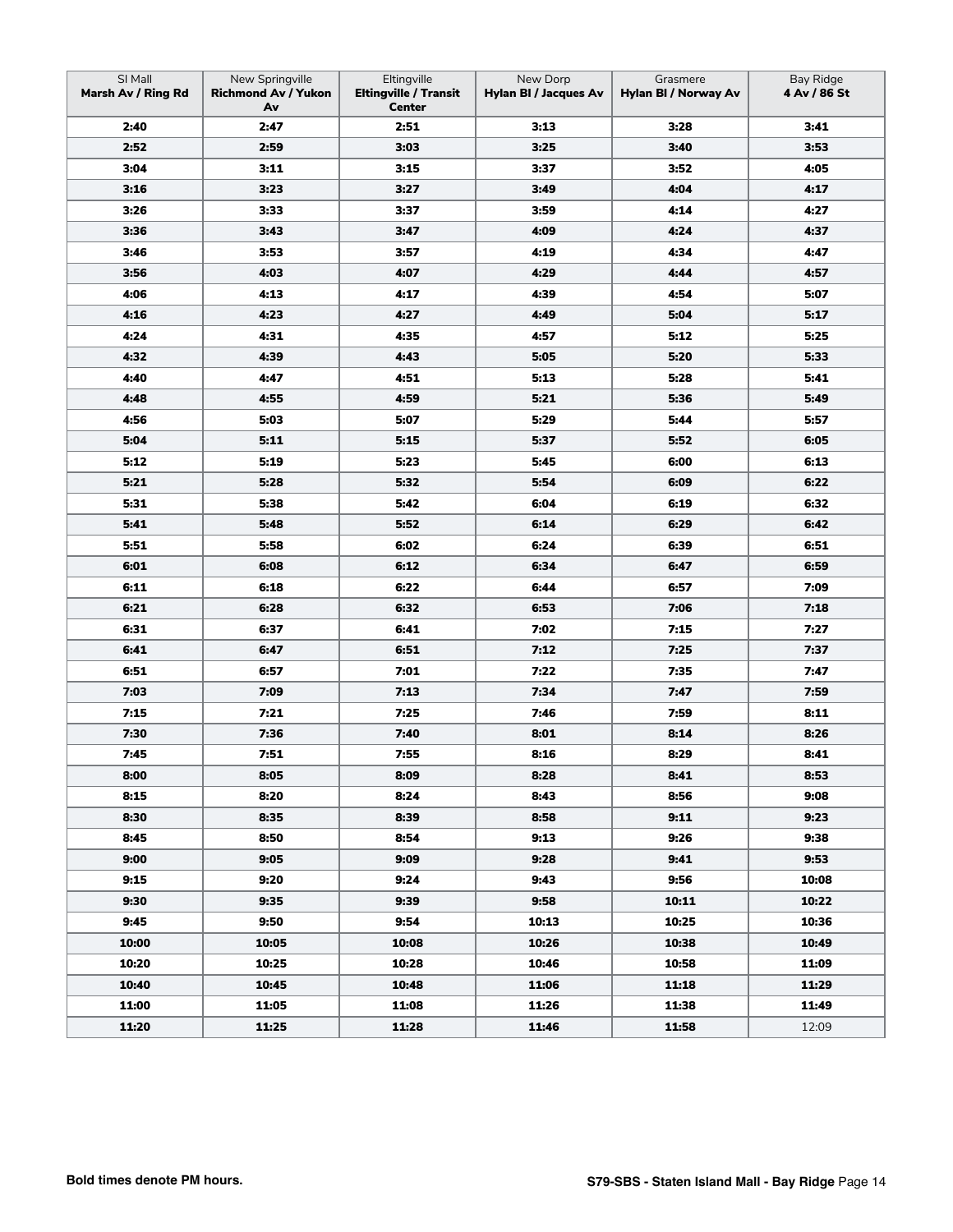| <b>S79-SBS Sunday</b><br><b>To Staten Island Mall</b> |                                 |                                              |                                                 |                                                     |                               |
|-------------------------------------------------------|---------------------------------|----------------------------------------------|-------------------------------------------------|-----------------------------------------------------|-------------------------------|
| Bay Ridge<br>4 Av / 86 St                             | Grasmere<br>Hylan BI / Clove Rd | New Dorp<br><b>Hylan BI / New Dorp</b><br>La | Eltingville<br><b>Richmond Av / Hylan</b><br>BI | New Springville<br><b>Richmond Av / Yukon</b><br>Av | SI Mall<br>Marsh Av / Ring Rd |
| 5:40                                                  | 5:52                            | 6:02                                         | 6:12                                            | 6:23                                                | 6:27                          |
| 6:00                                                  | 6:12                            | 6:22                                         | 6:32                                            | 6:43                                                | 6:47                          |
| 6:20                                                  | 6:32                            | 6:42                                         | 6:52                                            | 7:03                                                | 7:07                          |
| 6:40                                                  | 6:52                            | 7:02                                         | 7:12                                            | 7:23                                                | 7:27                          |
| 7:00                                                  | 7:12                            | 7:22                                         | 7:32                                            | 7:43                                                | 7:47                          |
| 7:20                                                  | 7:32                            | 7:42                                         | 7:52                                            | 8:03                                                | 8:07                          |
| 7:35                                                  | 7:48                            | 7:58                                         | 8:08                                            | 8:19                                                | 8:23                          |
| 7:50                                                  | 8:03                            | 8:13                                         | 8:23                                            | 8:34                                                | 8:39                          |
| 8:05                                                  | 8:18                            | 8:28                                         | 8:38                                            | 8:50                                                | 8:55                          |
| 8:17                                                  | 8:30                            | 8:40                                         | 8:51                                            | 9:03                                                | 9:08                          |
| 8:29                                                  | 8:42                            | 8:52                                         | 9:03                                            | 9:15                                                | 9:20                          |
| 8:41                                                  | 8:54                            | 9:04                                         | 9:15                                            | 9:27                                                | 9:32                          |
| 8:53                                                  | 9:06                            | 9:16                                         | 9:27                                            | 9:39                                                | 9:44                          |
| 9:05                                                  | 9:18                            | 9:28                                         | 9:39                                            | 9:51                                                | 9:56                          |
| 9:17                                                  | 9:30                            | 9:40                                         | 9:51                                            | 10:03                                               | 10:08                         |
| 9:29                                                  | 9:42                            | 9:52                                         | 10:03                                           | 10:15                                               | 10:20                         |
| 9:41                                                  | 9:54                            | 10:04                                        | 10:15                                           | 10:27                                               | 10:32                         |
| 9:53                                                  | 10:06                           | 10:16                                        | 10:27                                           | 10:39                                               | 10:44                         |
| 10:05                                                 | 10:18                           | 10:28                                        | 10:39                                           | 10:52                                               | 10:57                         |
| 10:17                                                 | 10:30                           | 10:41                                        | 10:52                                           | 11:05                                               | 11:10                         |
| 10:29                                                 | 10:42                           | 10:53                                        | 11:04                                           | 11:17                                               | 11:22                         |
| 10:41                                                 | 10:54                           | 11:05                                        | 11:16                                           | 11:29                                               | 11:34                         |
| 10:53                                                 | 11:06                           | 11:17                                        | 11:28                                           | 11:41                                               | 11:46                         |
| 11:05                                                 | 11:18                           | 11:29                                        | 11:40                                           | 11:53                                               | 11:58                         |
| 11:17                                                 | 11:30                           | 11:41                                        | 11:52                                           | 12:05                                               | 12:10                         |
| 11:29                                                 | 11:42                           | 11:53                                        | 12:04                                           | 12:17                                               | 12:22                         |
| 11:41                                                 | 11:54                           | 12:05                                        | 12:16                                           | 12:29                                               | 12:34                         |
| 11:53                                                 | 12:06                           | 12:17                                        | 12:28                                           | 12:41                                               | 12:46                         |
| 12:05                                                 | 12:18                           | 12:29                                        | 12:40                                           | 12:53                                               | 12:58                         |
| 12:17                                                 | 12:30                           | 12:42                                        | 12:54                                           | 1:07                                                | 1:12                          |
| 12:29                                                 | 12:42                           | 12:54                                        | 1:06                                            | 1:19                                                | 1:24                          |
| 12:41                                                 | 12:54                           | 1:06                                         | 1:18                                            | 1:31                                                | 1:36                          |
| 12:53                                                 | 1:06                            | 1:18                                         | 1:30                                            | 1:43                                                | 1:48                          |
| 1:05                                                  | 1:18                            | 1:30                                         | 1:42                                            | 1:55                                                | 2:00                          |
| 1:17                                                  | 1:30                            | 1:42                                         | 1:54                                            | 2:07                                                | 2:12                          |
| 1:29                                                  | 1:42                            | 1:54                                         | 2:06                                            | 2:19                                                | 2:24                          |
| 1:41                                                  | 1:54                            | 2:06                                         | 2:18                                            | 2:31                                                | 2:36                          |
| 1:53                                                  | 2:06                            | 2:18                                         | 2:30                                            | 2:43                                                | 2:48                          |
| 2:05                                                  | 2:18                            | 2:30                                         | 2:42                                            | 2:55                                                | 3:00                          |
| 2:17                                                  | 2:30                            | 2:42                                         | 2:54                                            | 3:07                                                | 3:12                          |
| 2:29                                                  | 2:42                            | 2:54                                         | 3:06                                            | 3:19                                                | 3:24                          |
| 2:41                                                  | 2:54                            | 3:06                                         | 3:18                                            | 3:31                                                | 3:36                          |
|                                                       |                                 |                                              |                                                 |                                                     |                               |
| 2:53                                                  | 3:06                            | 3:18                                         | 3:30                                            | 3:42                                                | 3:47                          |
| 3:05                                                  | 3:18                            | 3:30                                         | 3:42                                            | 3:54                                                | 3:59                          |
| 3:17                                                  | 3:30                            | 3:41                                         | 3:53                                            | 4:05                                                | 4:10                          |
| 3:29                                                  | 3:42                            | 3:53                                         | 4:05                                            | 4:17                                                | 4:22                          |
| 3:40                                                  | 3:53                            | 4:04                                         | 4:16                                            | 4:28                                                | 4:33                          |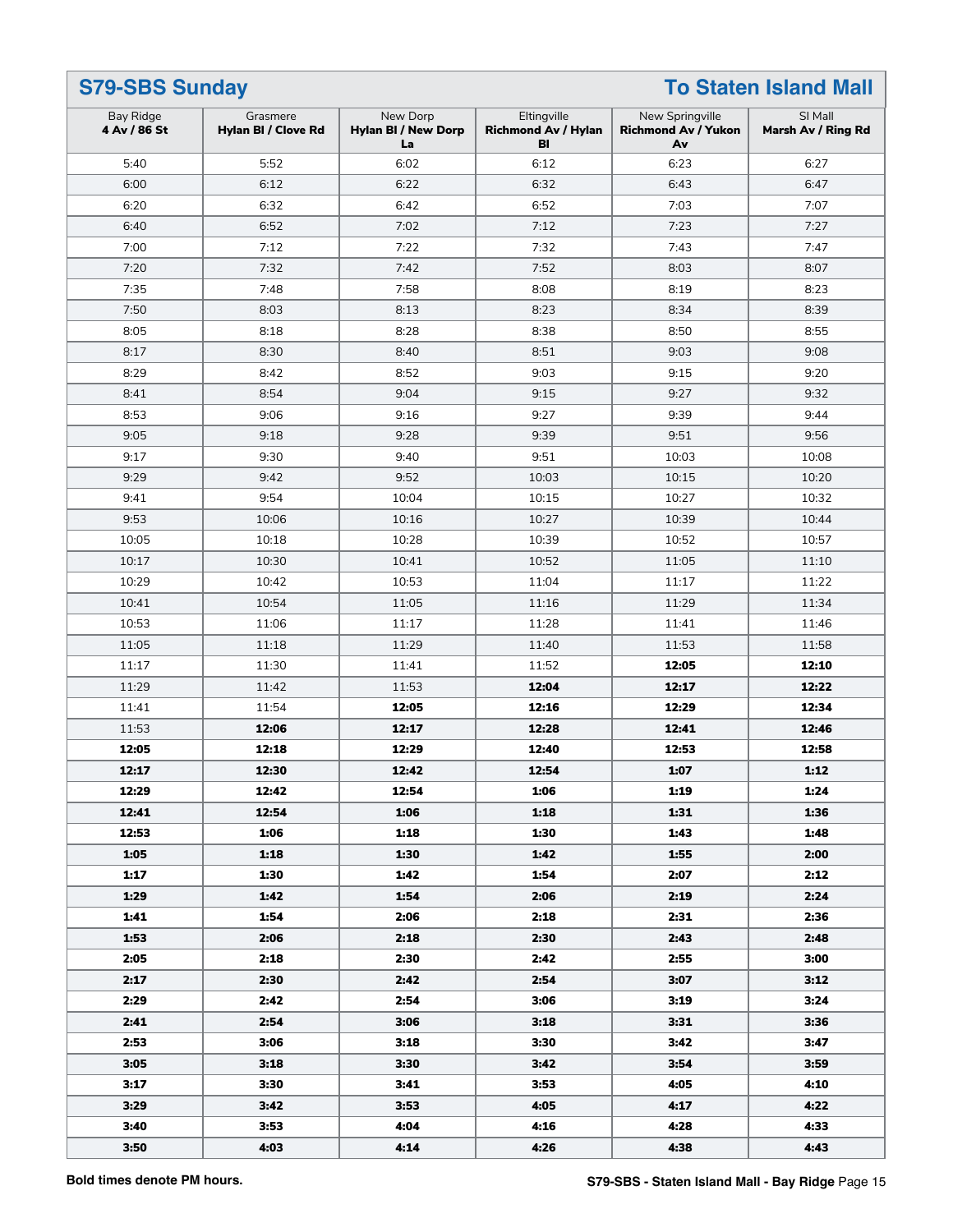| <b>Bay Ridge</b><br>4 Av / 86 St | Grasmere<br>Hylan BI / Clove Rd | New Dorp<br><b>Hylan BI / New Dorp</b><br>La | Eltingville<br><b>Richmond Av / Hylan</b><br>BI | New Springville<br><b>Richmond Av / Yukon</b><br>Av | SI Mall<br>Marsh Av / Ring Rd |
|----------------------------------|---------------------------------|----------------------------------------------|-------------------------------------------------|-----------------------------------------------------|-------------------------------|
| 4:00                             | 4:13                            | 4:24                                         | 4:36                                            | 4:48                                                | 4:53                          |
| 4:10                             | 4:23                            | 4:34                                         | 4:46                                            | 4:58                                                | 5:03                          |
| 4:20                             | 4:33                            | 4:44                                         | 4:56                                            | 5:08                                                | 5:13                          |
| 4:30                             | 4:43                            | 4:54                                         | 5:06                                            | 5:18                                                | 5:23                          |
| 4:40                             | 4:53                            | 5:04                                         | 5:16                                            | 5:28                                                | 5:33                          |
| 4:50                             | 5:03                            | 5:14                                         | 5:26                                            | 5:38                                                | 5:42                          |
| 5:00                             | 5:13                            | 5:24                                         | 5:36                                            | 5:47                                                | 5:51                          |
| 5:10                             | 5:23                            | 5:34                                         | 5:45                                            | 5:56                                                | 6:00                          |
| 5:20                             | 5:33                            | 5:44                                         | 5:55                                            | 6:06                                                | 6:10                          |
| 5:30                             | 5:43                            | 5:54                                         | 6:05                                            | 6:16                                                | 6:20                          |
| 5:40                             | 5:53                            | 6:04                                         | 6:15                                            | 6:26                                                | 6:30                          |
| 5:50                             | 6:03                            | 6:14                                         | 6:25                                            | 6:36                                                | 6:40                          |
| 6:00                             | 6:13                            | 6:24                                         | 6:35                                            | 6:46                                                | 6:50                          |
| 6:10                             | 6:23                            | 6:34                                         | 6:45                                            | 6:56                                                | 7:00                          |
| 6:20                             | 6:33                            | 6:44                                         | 6:55                                            | 7:06                                                | 7:10                          |
| 6:30                             | 6:43                            | 6:54                                         | 7:05                                            | 7:16                                                | 7:20                          |
| 6:38                             | 6:51                            | 7:02                                         | 7:13                                            | 7:24                                                | 7:28                          |
| 6:46                             | 6:59                            | 7:10                                         | 7:21                                            | 7:32                                                | 7:36                          |
| 6:54                             | 7:07                            | 7:18                                         | 7:29                                            | 7:40                                                | 7:44                          |
| 7:02                             | 7:15                            | 7:26                                         | 7:37                                            | 7:48                                                | 7:52                          |
| 7:10                             | 7:23                            | 7:34                                         | 7:45                                            | 7:56                                                | 8:00                          |
| 7:18                             | 7:31                            | 7:42                                         | 7:53                                            | 8:04                                                | 8:08                          |
| 7:26                             | 7:39                            | 7:50                                         | 8:01                                            | 8:12                                                | 8:16                          |
| 7:34                             | 7:47                            | 7:58                                         | 8:09                                            | 8:20                                                | 8:24                          |
| 7:42                             | 7:55                            | 8:06                                         | 8:17                                            | 8:28                                                | 8:32                          |
| 7:50                             | 8:03                            | 8:14                                         | 8:25                                            | 8:36                                                | 8:40                          |
| 8:00                             | 8:13                            | 8:24                                         | 8:35                                            | 8:46                                                | 8:50                          |
| 8:12                             | 8:25                            | 8:36                                         | 8:47                                            | 8:58                                                | 9:02                          |
| 8:24                             | 8:37                            | 8:48                                         | 8:59                                            | 9:10                                                | 9:14                          |
| 8:36                             | 8:49                            | 9:00                                         | 9:11                                            | 9:22                                                | 9:26                          |
| 8:48                             | 9:01                            | 9:12                                         | 9:23                                            | 9:34                                                | 9:38                          |
| 9:00                             | 9:13                            | 9:24                                         | 9:35                                            | 9:46                                                | 9:50                          |
| 9:15                             | 9:28                            | 9:39                                         | 9:49                                            | 10:00                                               | 10:04                         |
| 9:30                             | 9:42                            | 9:52                                         | 10:02                                           | 10:13                                               | 10:17                         |
| 9:45                             | 9:57                            | 10:07                                        | 10:17                                           | 10:28                                               | 10:32                         |
| 10:00                            | 10:12                           | 10:22                                        | 10:32                                           | 10:43                                               | 10:47                         |
| 10:15                            | 10:27                           | 10:37                                        | 10:47                                           | 10:58                                               | 11:02                         |
| 10:30                            | 10:42                           | 10:52                                        | 11:02                                           | 11:13                                               | 11:17                         |
| 10:45                            | 10:57                           | 11:07                                        | 11:17                                           | 11:28                                               | 11:32                         |
| 11:00                            | 11:12                           | 11:22                                        | 11:32                                           | 11:43                                               | 11:47                         |
| 11:20                            | 11:32                           | 11:42                                        | 11:52                                           | 12:03                                               | 12:07                         |
| 11:40                            | 11:52                           | 12:02                                        | 12:12                                           | 12:23                                               | 12:27                         |
| 12:00                            | 12:12                           | 12:22                                        | 12:32                                           | 12:43                                               | 12:47                         |
| 12:20                            | 12:32                           | 12:42                                        | 12:52                                           | 1:03                                                | 1:07                          |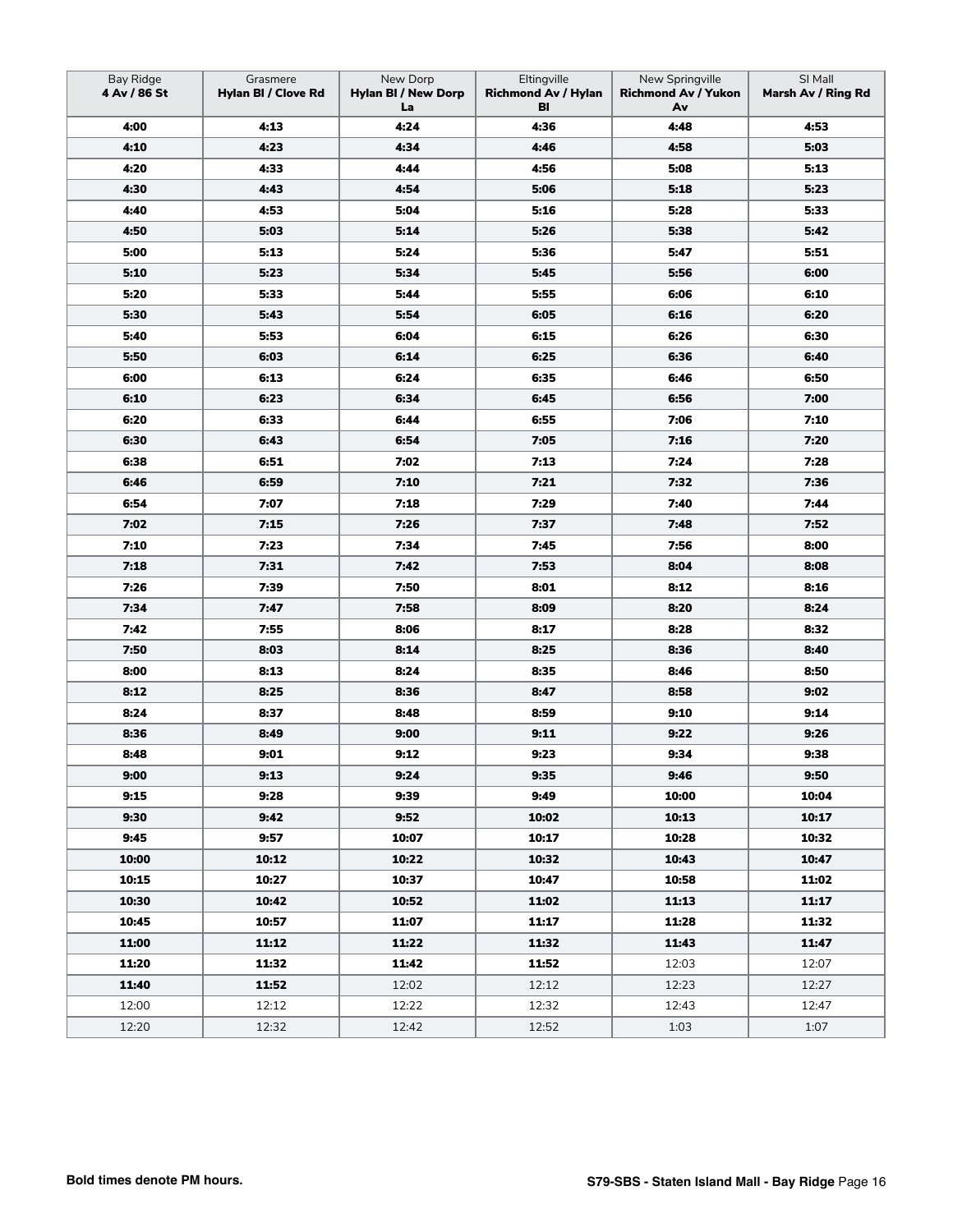# **S79-SBS Bus Timetable**



Staten Island Mall - Bay Ridge Select Bus Service via Verrazano-Narrows Bridge / Hylan Blvd

### +**selectbus**service

For accessible subway stations, travel directions and other information: **Visit www.mta.info or call us at 511**

Effective June 26, 2022



School Days (early PM)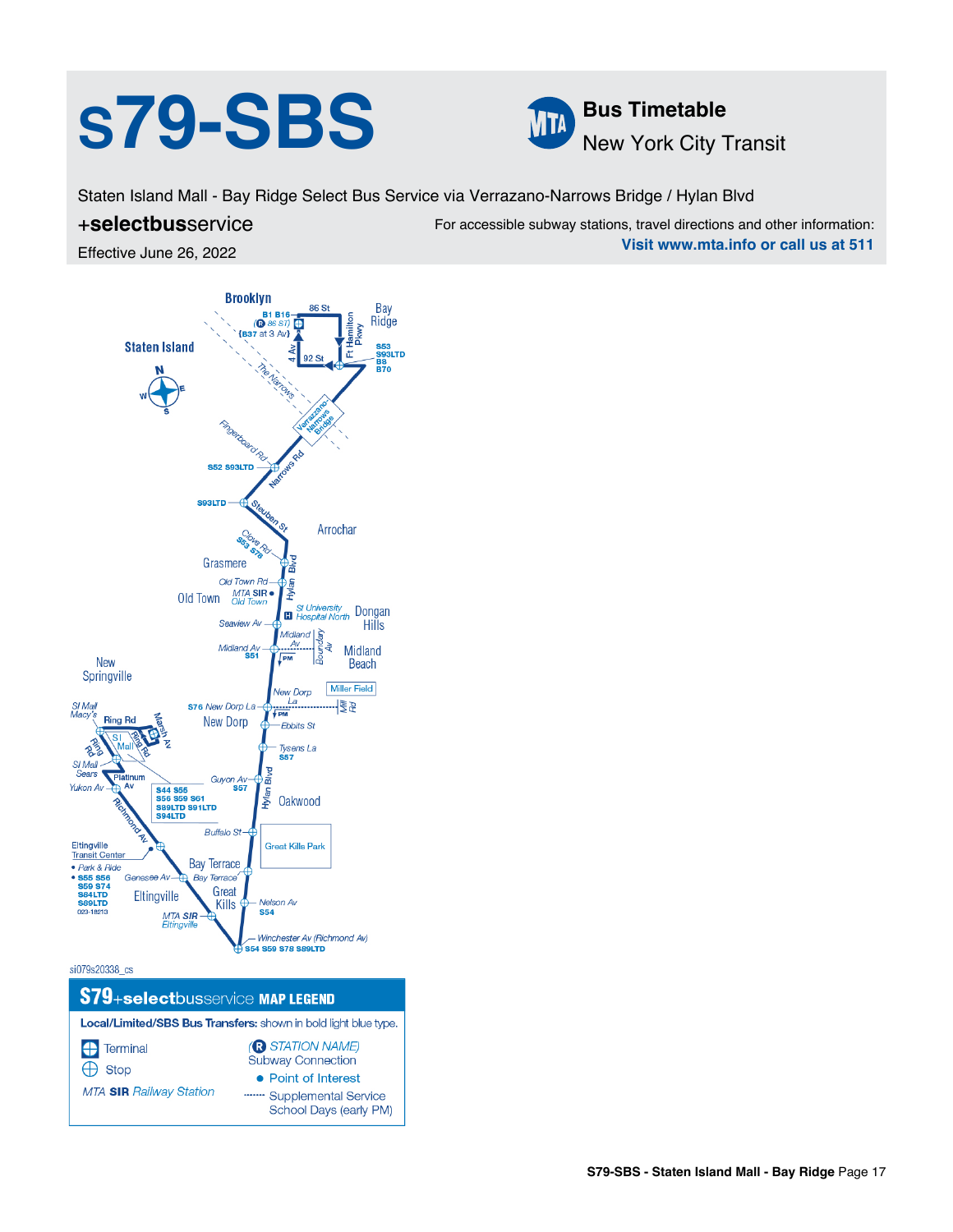**Fares** – MetroCard® is accepted for all MTA New York City trains (including Staten Island Railway - SIR), and, local, Limited-Stop and +SelectBusService buses (at MetroCard fare collection machines). Express buses only accept 7- Day Express Bus Plus MetroCard or Pay-Per-Ride MetroCard. All of our buses and +SelectBusService Coin Fare Collector machines accept exact fare in coins. Dollar bills, pennies, and half-dollar coins are not accepted. OMNY is the MTA's new fare payment system. Use your contactless card or smart device to pay the fare on buses and subways. Visit omny.info for details of the rollout.

**Free Transfers** – Unlimited Ride MetroCard permits free transfers to all but our express buses (between subway and local bus, local bus and local bus etc.) Pay-Per-Ride MetroCard allows one free transfer of equal or lesser value if you complete your transfer within two hours of the time you pay your full fare with the same MetroCard. If you pay your local bus fare with coins, ask for a free electronic paper transfer to use on another local bus.

**Reduced-Fare Benefits** – You are eligible for reduced-fare benefits if you are at least 65 years of age or have a qualifying disability. Benefits are available (except on peak-hour express buses) with proper identification, including Reduced-Fare MetroCard or Medicare card.

**Children** – The subway, SIR, local, Limited-Stop, and +SelectBusService buses permit up to three children, 44 inches tall and under to ride free when accompanied by an adult paying full fare.

**Terms and Conditions** – Fares and MetroCard use are subject to applicable tariffs and conditions of use.

#### **Bus Operator Apple Award**

If you think your bus operator deserves an Apple Award--our special recognition for this service, courtesy and professionalism-- go to mta.info/customer-feedback or call 511 and give us the badge or bus number.

#### **Holiday Service 2022**

**Reduced weekday service operates on:** Martin Luther King Day\*, Day After Thanksgiving\*.

**Saturday service operates on:** Presidents Day\*, Independence Day, Dec 26.

**Sunday service operates on:** Memorial Day, Labor Day, Thanksgiving Day, Christmas Day+, New Years Day+.

\* Special schedules for these days will be available at [mta.info](https://new.mta.info/) for express routes only.

+ Service information for the day preceding this holiday or holiday weekend will be provided on [mta.info](https://new.mta.info/), and on service notices posted on buses.

Information in this timetable is subject to change without notice. Traffic conditions and weather can affect running time.

| <b>Travel Help and Information</b>                    | <b>IF YOU SEE</b><br><b>SOMETHING, SAY</b><br><b>SOMETHING.</b>                                                |  |
|-------------------------------------------------------|----------------------------------------------------------------------------------------------------------------|--|
| One MTA<br>51<br>One Number.<br>Call 511 and say MTA. | <b>Be suspicious of</b><br>anything<br>unattended.<br>Tell a cop, an MTA<br>employee or call<br>1-888-692-7233 |  |
| TTY/TDD users only 711                                | (1-888-NYC-SAFE).                                                                                              |  |
| <b>Online:</b> www.mta.info                           |                                                                                                                |  |

**Filing a Title VI Complaint** – MTA New York City Transit ("NYC Transit") and<br>MTA Bus Company are committed to providing non-discriminatory service to<br>ensure that no person is excluded from participation in, or denied the

To request more information about Title VI or to submit a written complaint if you believe that you have been subjected to discrimination, you may contact NYC<br>Transit's Office of Equal Employment Opportunity, 130 Livingston Street, 3rd Floor,<br>Brooklyn, NY 11201.

In addition to your right to file a complaint with NYC Transit and MTA Bus<br>Company, you have the right to file a Title VI complaint with the U.S. Department<br>of Transportation, Federal Transit Administration, Office of Civi